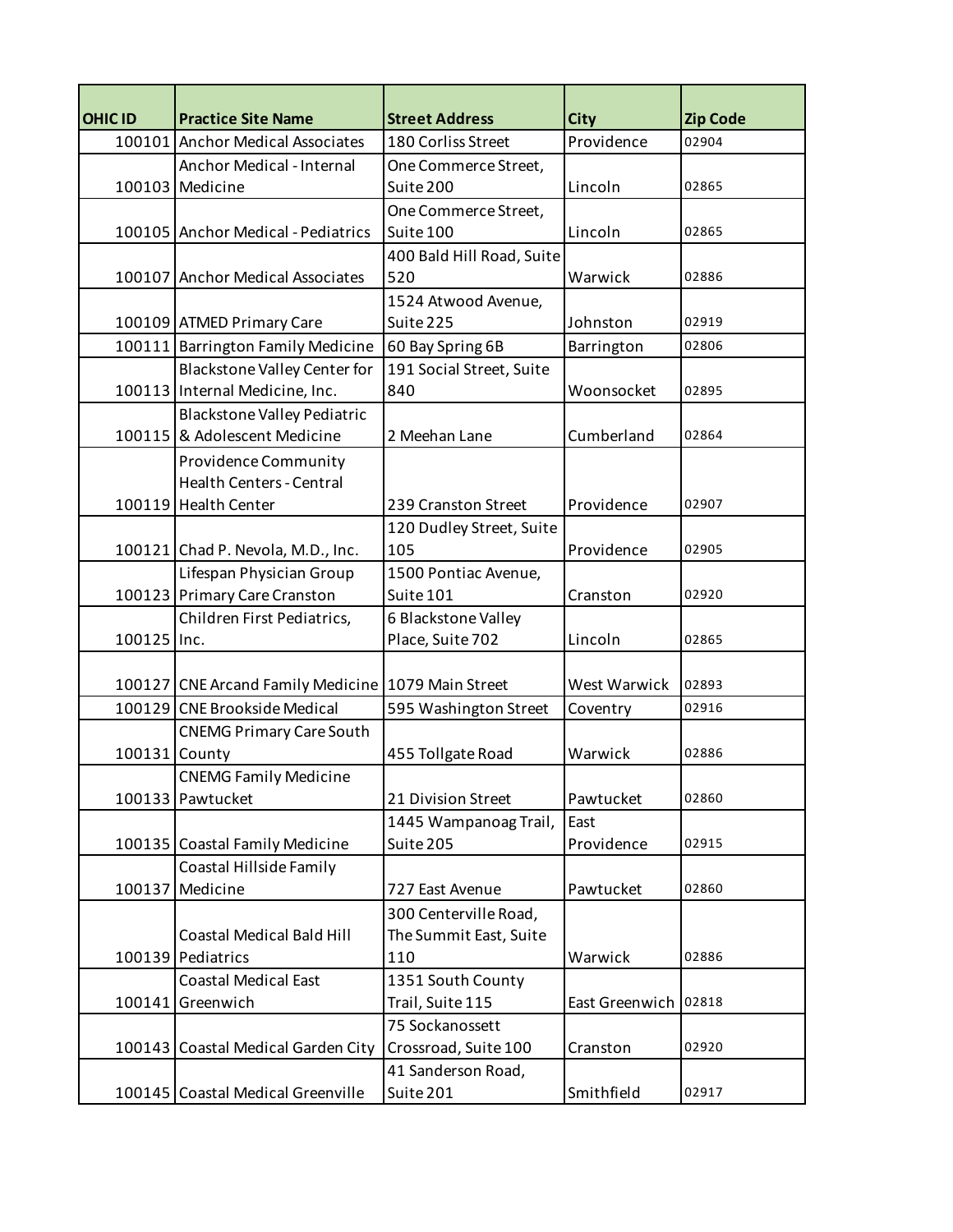| <b>OHIC ID</b> | <b>Practice Site Name</b>                                                             | <b>Street Address</b>                            | <b>City</b>  | <b>Zip Code</b> |
|----------------|---------------------------------------------------------------------------------------|--------------------------------------------------|--------------|-----------------|
|                |                                                                                       | 6 Blackstone Valley                              |              |                 |
|                | 100147 Coastal Medical Lincoln                                                        | Place, Suite 701                                 | Lincoln      | 02865           |
|                | Coastal Medical                                                                       |                                                  | South        |                 |
|                | 100149 Narragansett Bay Pediatrics                                                    | 65 Village Square Drive                          | Kingstown    | 02879           |
|                | <b>Coastal Medical</b>                                                                |                                                  |              |                 |
|                | Narragansett Family                                                                   | 360 Kingstown Road,                              |              |                 |
|                | 100149 Medicine                                                                       | Suite 200                                        | Narragansett | 02882           |
|                | 100151 Coastal Medical Newport                                                        | 850 Aquidneck Avenue                             | Middletown   | 02842           |
|                | <b>Coastal Medical Providence</b>                                                     |                                                  |              |                 |
|                | 100153 Edgewood                                                                       | 78 Baker Street                                  | Providence   | 02905           |
|                | <b>Coastal Medical East</b>                                                           |                                                  |              |                 |
|                | Providence Internal                                                                   | 450 Veterans Memorial                            | East         |                 |
|                | 100155 Medicine                                                                       | Parkway, Building 6                              | Providence   | 02914           |
|                |                                                                                       |                                                  |              |                 |
|                | Coastal Medical Pulmonary,                                                            | 450 Veterans Memorial                            | East         |                 |
|                | 100155 Internal Medicine and Sleep                                                    | Parkway, Building 9                              | Providence   | 02914           |
|                | <b>Coastal Medical Toll Gate</b>                                                      | 176 Toll Gate Road,                              |              |                 |
|                | 100157 Pediatrics                                                                     | Suite 101                                        | Warwick      | 02886           |
|                |                                                                                       | 70 Kenyon Avenue, Suite                          |              |                 |
|                | 100161 Coastal Medical Wakefield                                                      | 215                                              | Wakefield    | 02879           |
|                | <b>Coastal Medical Warren</b>                                                         | 900 Warren Avenue,                               | East         |                 |
| 100163 Avenue  |                                                                                       | Suite 400                                        | Providence   | 02914           |
|                | Coastal Medical Waterman                                                              | 900 Warren Avenue,                               | East         |                 |
|                | 100165 Pediatrics                                                                     | Suite 200                                        | Providence   | 02914           |
|                | <b>CCAP Family Health Services</b>                                                    | 191 MacArthur                                    |              |                 |
|                | 100169 of Coventry                                                                    | <b>Boulevard</b>                                 | Coventry     | 02816           |
|                | <b>CCAP Family Health Services</b>                                                    |                                                  |              |                 |
|                | 100171 of Cranston                                                                    | 1090 Cranston Street                             | Cranston     | 02920           |
|                |                                                                                       |                                                  | Warwick      | 02886           |
|                | 100173 CCAP Primary Care Providers 2756 Post Road<br><b>CCAP Wilcox Family Health</b> | 266 Buttonwoods                                  |              |                 |
|                | 100175 Services                                                                       | Avenue                                           | Warwick      | 02889           |
|                | <b>Coventry Primary Care</b>                                                          | 1620 Nooseneck Hill                              |              |                 |
|                | 100179 Associates                                                                     | Road                                             | Coventry     | 02816           |
|                |                                                                                       | 2138 Mendon Road,                                |              |                 |
|                | 100181 Cumberland Primary Care                                                        | Suite 101A                                       | Cumberland   | 02864           |
|                | <b>CharterCARE Medical</b>                                                            | 600 Putnam Pike, Suite                           |              |                 |
|                | 100183 Associates                                                                     | $\mathbf{1}$                                     | Greenville   | 02828           |
|                | <b>CharterCARE Medical</b>                                                            | 725 Reservoir Avenue,                            |              |                 |
|                | 100185 Associates                                                                     | Unit 6                                           | Cranston     | 02910           |
|                | Drs. Delsesto and                                                                     |                                                  |              |                 |
|                | 100187 Kwetkowski                                                                     | 1592 Broad Street                                | Cranston     | 02905           |
|                |                                                                                       |                                                  |              |                 |
|                | 100189 Drs. Brennan and Cronin                                                        | 2358 South County Trail   East Greenwich   02818 |              |                 |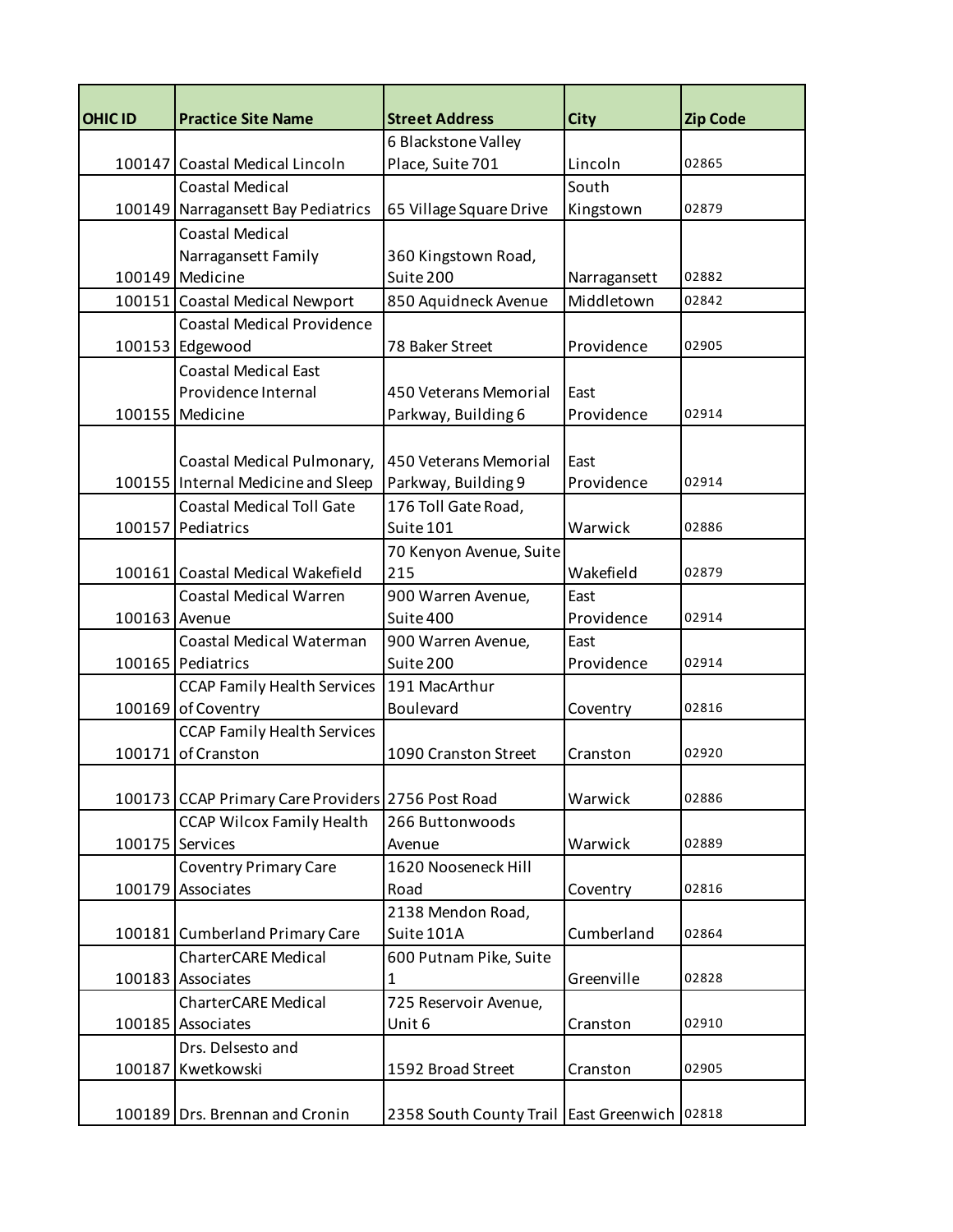| <b>OHIC ID</b> | <b>Practice Site Name</b>            | <b>Street Address</b>    | <b>City</b>          | <b>Zip Code</b> |
|----------------|--------------------------------------|--------------------------|----------------------|-----------------|
|                | Drs. Concannon and Vitale,           | 1145 Reservoir Avenue,   |                      |                 |
| 100191         | <b>LLC</b>                           | #124                     | Cranston             | 02920           |
|                |                                      | 100 Bullocks Point       |                      |                 |
|                | 100195 East Bay Health - Riverside   | Avenue                   | Riverside            | 02915           |
|                | 100197 East Bay Pediatrics           | 234 Maple Avenue         | Barrington           | 02806           |
|                | EGP, Inc D.B.A East                  | 1377 South County        |                      |                 |
|                | 100199 Greenwich Pediatrics          | Trail, Suite 2B          | East Greenwich 02818 |                 |
|                |                                      | 6 John H. Chafee         |                      |                 |
|                | 100201 East Bay Health - Newport     | Boulevard                | Newport              | 02840           |
|                |                                      |                          |                      |                 |
|                | 100203 EG Family Practice            | 925 Main Street          | East Greenwich 02818 |                 |
|                | Family Health & Sports               |                          |                      |                 |
|                | 100207 Medicine                      | 725 Reservoir Avenue     | Cranston             | 02910           |
|                | Hasbro Children's Hospital           |                          |                      |                 |
|                | 100209 Pediatric Primary Care        | 593 Eddy Street          | Providence           | 02903           |
|                |                                      | 450 Veterans Memorial    | East                 |                 |
|                | 100211 Herman Ayvazyan, MD           | Parkway, Building 12     | Providence           | 02914           |
|                | 100213 Internal Medicine Partners    | 922 Reservoir Avenue     | Cranston             | 02910           |
|                | 100219 Kristine Cunniff, MD          | 350 Kingstown Road       | Narragansett         | 02882           |
|                | <b>LPG Metacom Medical</b>           |                          |                      |                 |
|                | 100221 Primary Care                  | 639 Metacom Avenue       | Warren               | 02885           |
|                | LPG Jamestown Family                 |                          |                      |                 |
|                | 100223 Practice                      | 20 Southwest Avenue      | Jamestown            | 02835           |
|                | <b>LPG Primary Care</b>              |                          |                      |                 |
|                | 100225 Portsmouth                    | 77 Turnpike Avenue       | Portsmouth           | 02887           |
|                | 100227 LPG Primary Care Tiverton     | 711 Main Road            | Tiverton             | 02878           |
|                | Lincoln Pediatric Associates,        | 6 Blackstone Valley      |                      |                 |
| 100229 Inc.    |                                      | Place, #306B             | Lincoln              | 02865           |
|                | 100231 LPG Primary Care Newport      | 50 Memorial Boulevard    | Newport              | 02842           |
|                | 100233 Medical Associates of RI, Inc | 1180 Hope Street         | <b>Bristol</b>       | 02809           |
|                | Medicine Pediatrics Primary          | 245 Chapman Street,      |                      |                 |
|                | 100235 Care Center                   | Suite 100                | Providence           | 02305           |
|                | <b>CNE Medical Group Internal</b>    |                          |                      |                 |
|                | 100239 Medicine Pawtucket            | 111 Brewster Street      | Pawtucket            | 02860           |
|                |                                      | 175 Nate Whipple         |                      |                 |
|                | 100243 Mihaela Iovanel, M.D., Inc.   | Highway                  | Cumberland           | 02864           |
|                |                                      | 333 School Street, Suite |                      |                 |
|                | 100245 Nardone Medical               | 112B                     | Pawtucket            | 02860           |
|                | Northeast Internal                   | 126 Prospect Street,     |                      |                 |
|                | 100249 Medicine, Inc.                | Suite 103                | Pawtucket            | 02860           |
|                | Northern RI Medical                  | 63 Eddie Dowling         | North                |                 |
|                | 100251 Services, Inc.                | Highway                  | Smithfield           | 02896           |
|                | 100253 Northern RI Pediatrics        | 2140 Mendon Road         | Cumberland           | 02864           |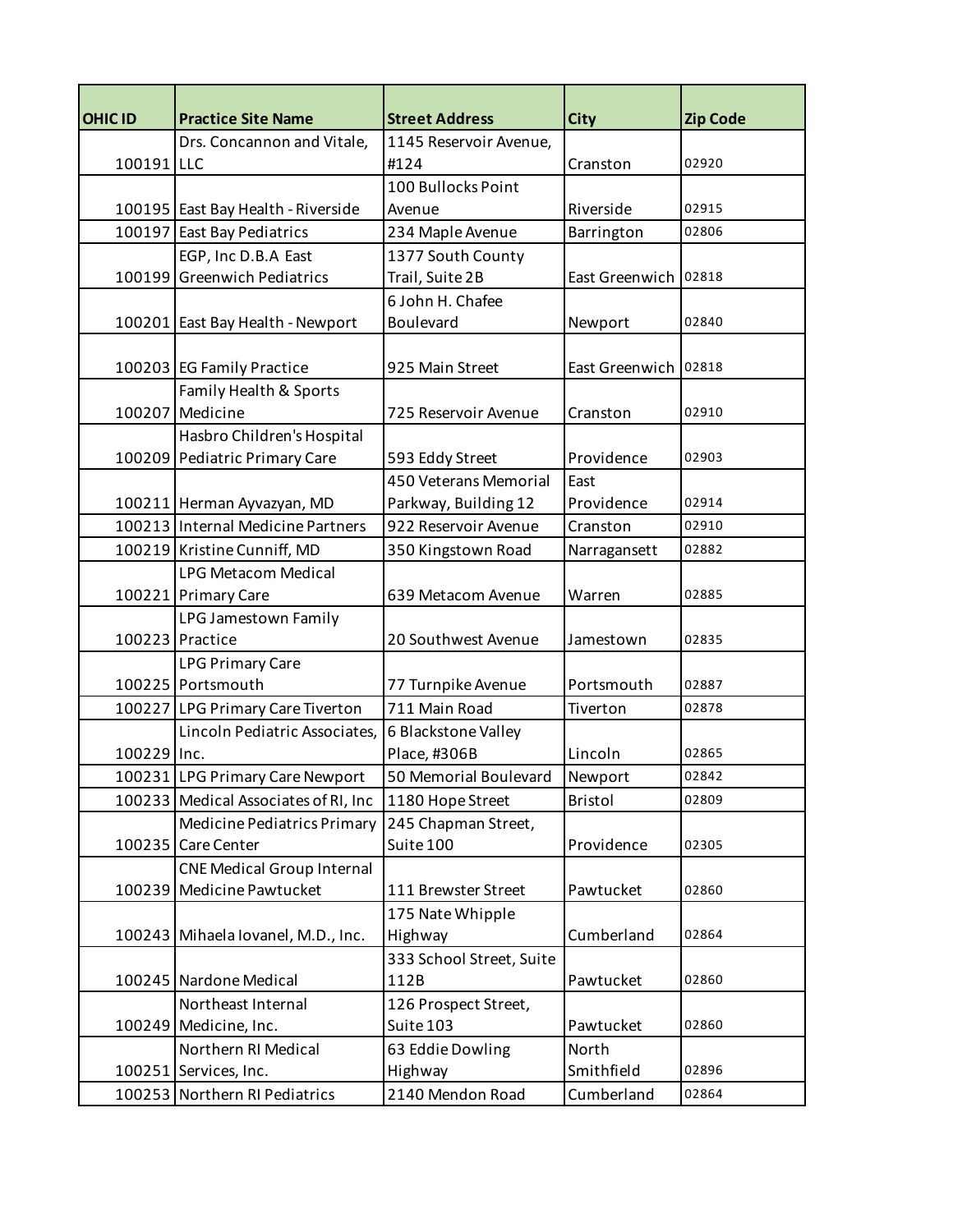| <b>OHIC ID</b> | <b>Practice Site Name</b>                       | <b>Street Address</b>   | <b>City</b>    | <b>Zip Code</b> |
|----------------|-------------------------------------------------|-------------------------|----------------|-----------------|
|                |                                                 | 1539 Atwood Avenue,     |                |                 |
|                | 100255 Ocean State Medical                      | Suite 101               | Johnston       | 02919           |
|                |                                                 | 176 Toll Gate Road,     |                |                 |
|                | 100257 Ocean State Primary Care                 | Suite 203               | Warwick        | 02886           |
|                |                                                 | 712 Oaklawn Avenue,     |                |                 |
|                | 100259 Olga Tverskaya, MD                       | Suite 4                 | Cranston       | 02920           |
|                |                                                 | 450 Veteran's Memorial  | East           |                 |
|                | 100261 Pediatric Associates                     | Parkway, #10            | Providence     | 02914           |
|                | 100263 Pilgrim Park Physicians                  | 1243 Post Road          | Warwick        | 02888           |
|                | 100265 Primary Care of Barrington               | 60 Bay Spring Avenue    | Barrington     | 02806           |
|                | <b>Providence Community</b>                     |                         |                |                 |
|                | <b>Health Centers - Chafee</b>                  |                         |                |                 |
|                | 100267 Health Center                            | 1 Warren Way            | Providence     | 02905           |
|                | Providence Community                            |                         |                |                 |
|                | 100271 Health Centers - North Main              | 530 North Main Street   | Providence     | 02904           |
|                | Providence Community                            |                         |                |                 |
|                | 100273 Health Centers - Olneyville              | 100 Curtis Street       | Providence     | 02909           |
|                | <b>Providence Community</b>                     |                         |                |                 |
|                | 100275 Health Centers - Capitol Hill            | 40 Candace Street       | Providence     | 02908           |
|                | <b>Providence Community</b>                     |                         |                |                 |
|                | 100277 Health Centers - Crossroads              | 160 Broad Street        | Providence     | 02903           |
|                | Providence Community                            |                         |                |                 |
|                | 100279 Health Centers - Prairie Ave             | 355 Prairie Avenue      | Providence     | 02908           |
|                |                                                 | 593 Eddy Street, Suite  |                |                 |
|                | 100281 RIH Center for Primary Care              | 300                     | Providence     | 02905           |
|                | <b>RIPCPC Rhode Island</b>                      |                         |                |                 |
|                | 100283 Medicine                                 | 20 Cumberland Street    | Woonsocket     | 02895           |
|                | Richard Ohnmacht, M.D.,                         |                         |                |                 |
| 100285 LTD.    |                                                 | 994 Reservoir Avenue    | Cranston       | 02910           |
|                |                                                 | 41 Sanderson Road,      |                |                 |
|                | 100289 Smithfield Pediatrics                    | Suite 202               | Smithfield     | 02917           |
|                |                                                 |                         |                |                 |
|                | 100293 SCMG Primary Care Westerly 268 Post Road |                         | Westerly       | 02891           |
|                | <b>SCMG Primary Care</b>                        |                         |                |                 |
|                | 100295 Wakefield                                | 70 Kenyon Avenue        | Wakefield      | 02879           |
|                | <b>SCMG Primary Care East</b>                   |                         |                |                 |
|                | 100297 Greenwich                                | 3461 South County Trail | East Greenwich | 02818           |
|                | South County Internal                           |                         |                |                 |
|                | 100299 Medicine                                 | 481 Kingstown Road      | Wakefield      | 02879           |
|                | South County Walk-In &                          | 360 Kingstown Road,     |                |                 |
|                | 100301 Primary Care                             | Suite 104               | Narragansett   | 02882           |
|                | Southcoast Physicians                           |                         |                |                 |
|                | 100303 Group Family Medi Center                 | 672 Aquidneck Avenue    | Middletown     | 02842           |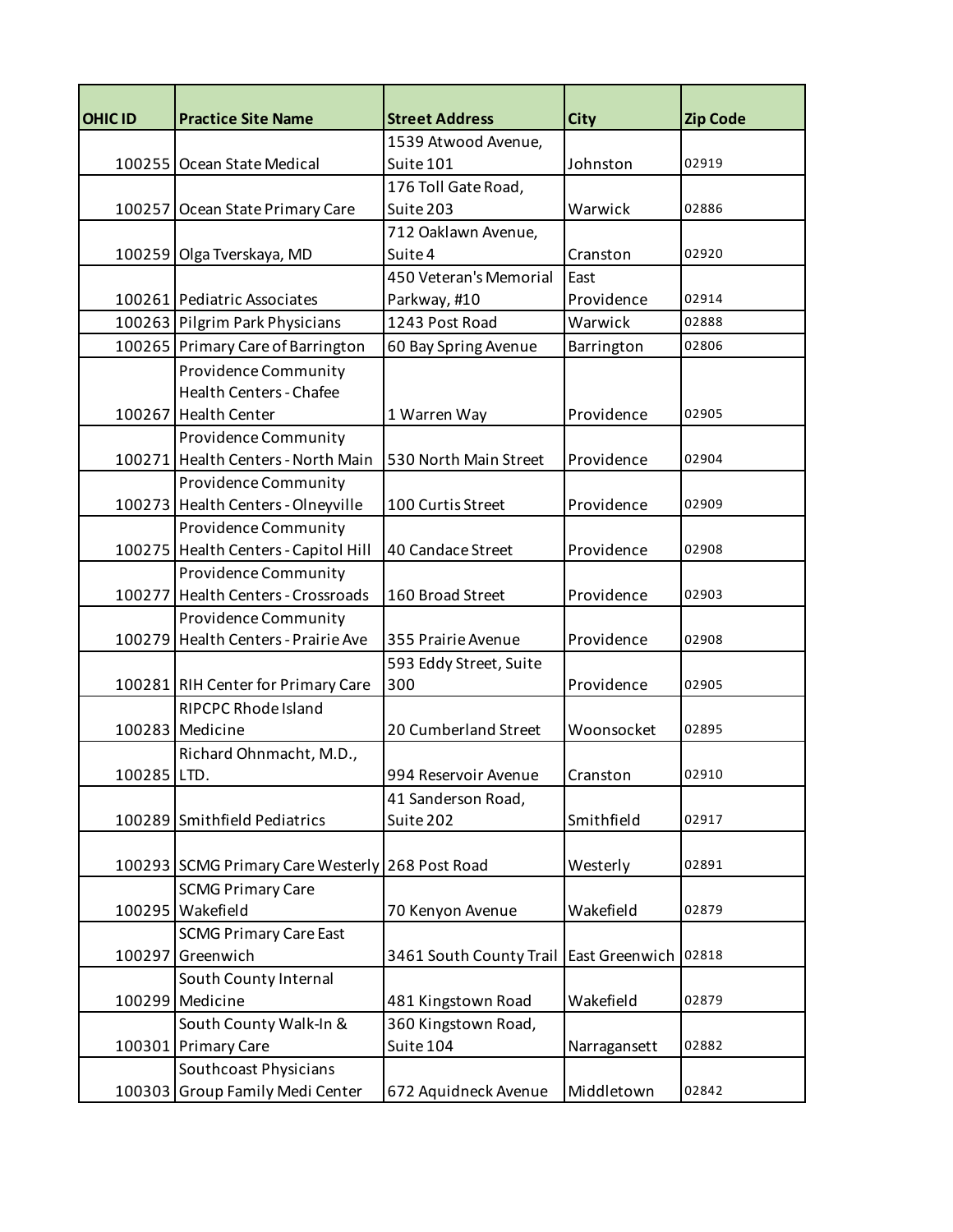| <b>OHIC ID</b> | <b>Practice Site Name</b>             | <b>Street Address</b>         | <b>City</b>          | <b>Zip Code</b> |
|----------------|---------------------------------------|-------------------------------|----------------------|-----------------|
|                | Southcoast Physicians                 |                               |                      |                 |
|                | <b>Group Family Medicine</b>          |                               |                      |                 |
|                | 100305 Middletown                     | 714 Aquidneck Avenue          | Middletown           | 02842           |
|                | Southcoast Physicians                 |                               |                      |                 |
| 100307         | Group Linden Tree                     | 2444 East Main Road           | Portsmouth           | 02871           |
|                | Southcoast Physicians                 |                               |                      |                 |
|                | <b>Group Tiverton Family</b>          |                               |                      |                 |
| 100309         | Medicine                              | 1800 Main Road                | Tiverton             | 02878           |
|                |                                       | P.O. Bos 910, 4099 Old        |                      |                 |
|                | 100311 Stuart Demirs, MD              | Post Road                     | Charlestown          | 02813           |
|                | Thundermist Health Center             |                               |                      |                 |
|                | 100313 of West Warwick                | 186 Providence Street         | West Warwick         | 02893           |
|                | Thundermist Health Center             |                               |                      |                 |
|                | 100315 of South County                | 1 River Street                | Wakefield            | 02879           |
|                | Thundermist Health Center             |                               |                      |                 |
| 100317         | of Woonsocket                         | 450 Clinton Street            | Woonsocket           | 02895           |
|                |                                       | TMH Fain Building, 164        |                      |                 |
|                | The Miriam Hospital Medical           | Summit Avenue, 2nd            |                      |                 |
| 100319 Clinic  |                                       | Floor, Suite C                | Providence           | 02906           |
|                | <b>Tri-County Community</b>           |                               |                      |                 |
|                | 100321 Action Agency                  | 1126 Hartford Avenue          | Johnston             | 02919           |
|                | University Family Medicine,           | 1351 South County             |                      |                 |
| 100323 Inc.    |                                       | Trail, Suite 301              | East Greenwich 02818 |                 |
| 100325         | University Internal<br>Medicine, Inc. | 407 East Avenue, Suite<br>120 | Pawtucket            | 02818           |
|                |                                       |                               | East                 |                 |
|                | 100327 Brown Medicine - Geriatrics    | 375 Wampanoag Trail           | Providence           | 02915           |
|                | <b>Brown Medicine Primary</b>         |                               | East                 |                 |
|                | 100329 Care - East Providence         | 375 Wampanoag Trail           | Providence           | 02915           |
|                | <b>Brown Medicine Primary</b>         |                               |                      |                 |
| 100331         | Care - Providence                     | 909 North Main Street         | Providence           | 02904           |
|                | Brown Medicine - Internal             |                               | East                 |                 |
|                | 100333 Medicine                       | 375 Wampanoag Trail           | Providence           | 02915           |
|                | <b>Brown Medicine Primary</b>         |                               |                      |                 |
|                | 100335 Care - Warwick                 | 43 Jefferson Boulevard        | Warwick              | 02888           |
|                | <b>CharterCARE Medical</b>            |                               |                      |                 |
|                | 100337 Associates                     | 851 Main Street               | Warren               | 02885           |
|                | <b>WellOne Primary Medical</b>        |                               | North                |                 |
| 100339         | and Dental Care - NK                  | 308 Callahan Road             | Kingstown            | 02852           |
|                | <b>WellOne Primary Medical</b>        |                               |                      |                 |
| 100341         | and Dental Care - Foster              | 142A Danielson Pike           | Foster               | 02825           |
|                | <b>WellOne Primary Medical</b>        |                               |                      |                 |
| 100343         | and Dental Care - Pascoag             | 36 Bridge Way                 | Pascoag              | 02859           |
|                | <b>Wickford Family Medicine</b>       | 320 Phillips Street, Suite    | North                |                 |
| 100345 LLC     |                                       | 102                           | Kingstown            | 02852           |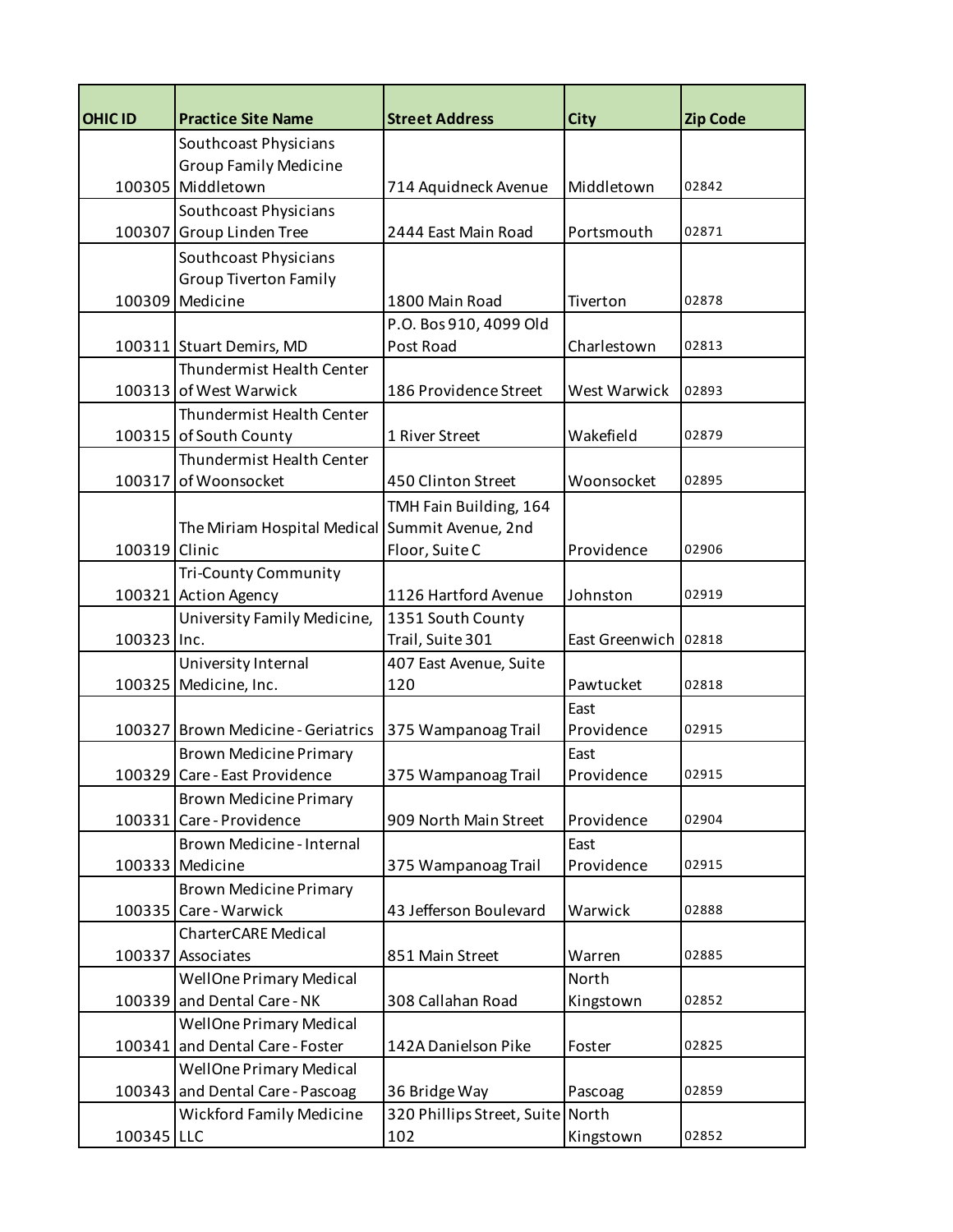| <b>OHIC ID</b> | <b>Practice Site Name</b>         | <b>Street Address</b>    | <b>City</b>        | <b>Zip Code</b> |
|----------------|-----------------------------------|--------------------------|--------------------|-----------------|
|                | Women's Medicine                  | 146 West River Street,   |                    |                 |
|                | 100347 Collaborative              | Suite 11D                | Providence         | 02904           |
|                | 100349 Wood River Health Services | 823 Main Street          | <b>Hope Valley</b> | 02832           |
|                | <b>Associates in Primary Care</b> |                          |                    |                 |
|                | 100351 Medicine                   | 857 Post Road            | Warwick            | 02888           |
|                |                                   | 176 Tollgate Road, Suite |                    |                 |
|                | 100353 A to Z Primary Care        | 103                      | Warwick            | 02886           |
|                | 100355 Amrut Patel                | 1370 Cranston Street     | Cranston           | 02920           |
|                | 100357 Aquidneck Pediatrics, LLC  | 1272 West Main Road      | Middletown         | 02840           |
|                | <b>Barrington Pediatric</b>       | 334 County Road, Suite   |                    |                 |
|                | 100361 Associates                 | D                        | Barrington         | 02806           |
|                | <b>Brookside Medical</b>          | 106 Nate Whipple         |                    |                 |
|                | 100363 Associates                 | Highway, Suite 101       | Cumberland         | 02864           |
|                | <b>CharterCARE Medical</b>        |                          |                    |                 |
|                | 100365 Associates                 | 41 Sanderson Road        | Smithfield         | 02917           |
|                | <b>CharterCARE Medical</b>        | 6 Blackstone Valley      |                    |                 |
|                | 100367 Associates                 | Place, Suite 502         | Lincoln            | 02865           |
|                |                                   | 100 Highland Avenue,     |                    |                 |
|                | 100373 Children's Medical Group   | Suite 302                | Providence         | 02906           |
|                | <b>CNE Medical Group Family</b>   |                          |                    |                 |
|                | 100377 Care Clinic Pawtucket      | 111 Brewster Street      | Pawtucket          | 02860           |
|                | 100387 Dr. Keith Callahan         | 390 Tollgate Road        | Warwick            | 02886           |
|                | 100391 East Side Pediatrics       | 285 Governor Street      | Providence         | 02906           |
|                |                                   | 261 Main Street, Suite   |                    |                 |
|                | 100393 Emily Ackerman, MD         | 102                      | Slatersville       | 02876           |
|                |                                   | 966 Mineral Spring       | North              |                 |
|                | 100395 Fairlawn Primary Care      | Avenue                   | Providence         | 02904           |
|                | <b>Greenwich Bay Medical</b>      |                          |                    |                 |
|                | 100397 Associates                 | 4300 Post Road           | Warwick            | 02888           |
|                |                                   |                          | North              |                 |
|                | 100401 John J Solomon             | 594 Great Road           | Smithfield         | 02896           |
|                |                                   | 426F Scrabbletown        | <b>North</b>       |                 |
|                | 100403 Kingstown Pediatrics       | Road                     | Kingstown          | 02852           |
|                | 100405 Lincoln Primary Care       | 2 Wake Robin Road        | Lincoln            | 02865           |
|                | Lifespan Physician Group          | 400 Massasoit Avenue,    | East               |                 |
|                | 100409 Primary Care Massasoit     | Suite 300                | Providence         | 02914           |
|                | Medicine and Long Term            |                          |                    |                 |
| 100411         | Care Associates                   | 333 Budlong Road         | Cranston           | 02920           |
|                |                                   |                          | North              |                 |
|                | 100413 Michael R. Heru, MD, LTD   | 594 Great Road           | Smithfield         | 02896           |
|                | Michelle                          | 6 Blackstone Valley      |                    |                 |
|                | 100415 VanNieuwenhuize, MD, LLC   | Place, Suite 305         | Lincoln            | 02865           |
|                | 100417 Nardone Medical Associates | 1070 North Main Street   | Providence         | 02904           |
|                | 100419 OSPC of Coventry           | 982 Tiogue Avenue        | Coventry           | 02816           |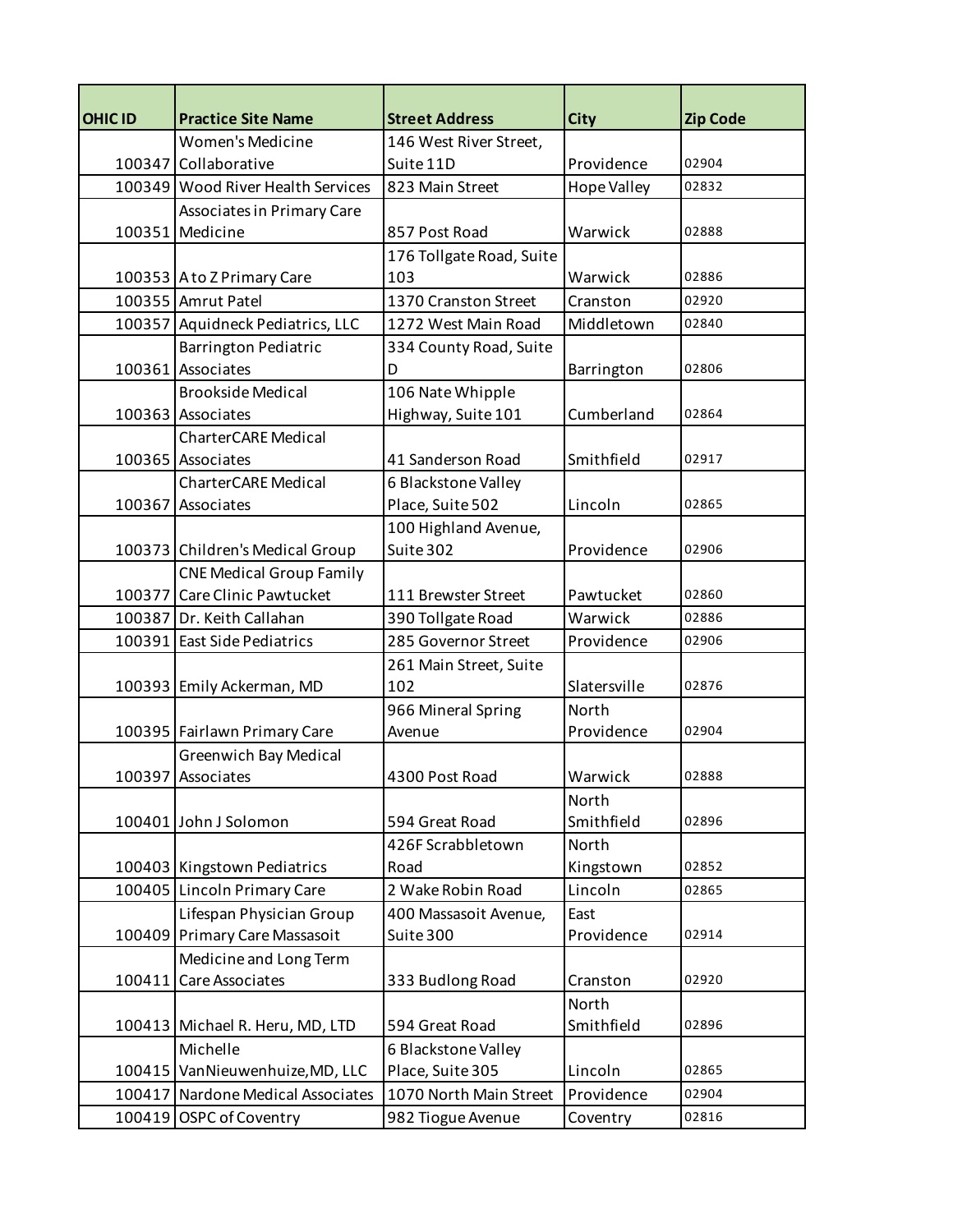| <b>OHIC ID</b> | <b>Practice Site Name</b>           | <b>Street Address</b>           | <b>City</b>          | <b>Zip Code</b> |
|----------------|-------------------------------------|---------------------------------|----------------------|-----------------|
|                | 100421 OSPC of Westerly             | 77 Franklin Street              | Westerly             | 02891           |
|                | 100423 Park Pediatrics              | 251 Park Avenue                 | Cranston             | 02905           |
|                |                                     | 95 Pitman Street, Suite         |                      |                 |
|                | 100425 Partners in Pediatrics       | 2200                            | Providence           | 02906           |
|                | Providence Community                |                                 |                      |                 |
|                | Health Centers - Randall            |                                 |                      |                 |
| 100427 Square  |                                     | 1 Randall Square                | Providence           | 02904           |
|                |                                     | 6 Blackstone Valley             |                      |                 |
|                | 100429 Richard VanNieuwenhuize      | Place, Suite 305                | Lincoln              | 02865           |
|                |                                     |                                 |                      |                 |
|                | Richard J. Ruggieri, MD dba         |                                 |                      |                 |
|                | 100431 Wayland Medical Associates   | 169 Wayland Avenue              | Providence           | 02906           |
|                |                                     | 20 Cumberland Hill              |                      |                 |
|                | 100433 Roland Desmarais, MD         | Road, Suite 203                 | Woonsocket           | 02895           |
|                | 100439 Westerly Medical Center      | 46 Wells Street                 | Westerly             | 02891           |
|                | 100443 Your Health                  | 1407 South County Trail         | East Greenwich 02818 |                 |
|                | Northern RI Internal                | 2138 Mendon Road,               |                      |                 |
|                | 100449 Medicine                     | #203                            | Cumberland           | 02864           |
|                | 100451 David B. Stoll               | 55 Hamlet Avenue                | Woonsocket           | 02895           |
|                | <b>Atwood Medical Associates</b>    | 1524 Atwood Avenue,             |                      |                 |
| 100453 LTD     |                                     | Suite 220                       | Johnston             | 02919           |
|                | <b>CharterCARE Medical</b>          |                                 | East                 |                 |
|                | 100455 Associates                   | 1 Office Parkway                | Providence           | 02914           |
|                | <b>CharterCARE Medical</b>          |                                 |                      |                 |
|                | 100457 Associates                   | 466 Putnam Pike                 | Greenville           | 02828           |
|                | <b>CharterCARE Medical</b>          |                                 |                      |                 |
|                | 100459 Associates                   | 1407 South County Trail         | East Greenwich       | 02818           |
|                | 100461 East Bay Health - Barrington | 2 Old County Road               | Barrington           | 02806           |
|                | Roger Williams Senior               |                                 |                      |                 |
|                | Healthcare Associates -             |                                 |                      |                 |
|                | 100469 Waterman Lake                | 715 Putnam Pike                 | Greenville           | 02828           |
|                | Roger Williams Senior               |                                 |                      |                 |
|                | Healthcare Associates - West        |                                 |                      |                 |
| 100471 Bay     |                                     | 2783 West Shore Road            | Warwick              | 02889           |
|                | Roger Williams Senior               |                                 |                      |                 |
|                | Healthcare Associates -             |                                 |                      |                 |
|                | 100473 Capital Ridge                | 700 Smith Street                | Providence           | 02908           |
|                | Roger Williams Senior               |                                 |                      |                 |
|                | <b>Healthcare Associates - East</b> |                                 | East                 |                 |
|                | 100475 Providence                   | 1018 Waterman Avenue Providence |                      | 02914           |
|                | Roger Williams Senior               |                                 |                      |                 |
|                | Healthcare Associates -             |                                 |                      |                 |
|                | 100477 Pocasset Bay                 | 14 Old Pocasset Lane            | Johnston             | 02919           |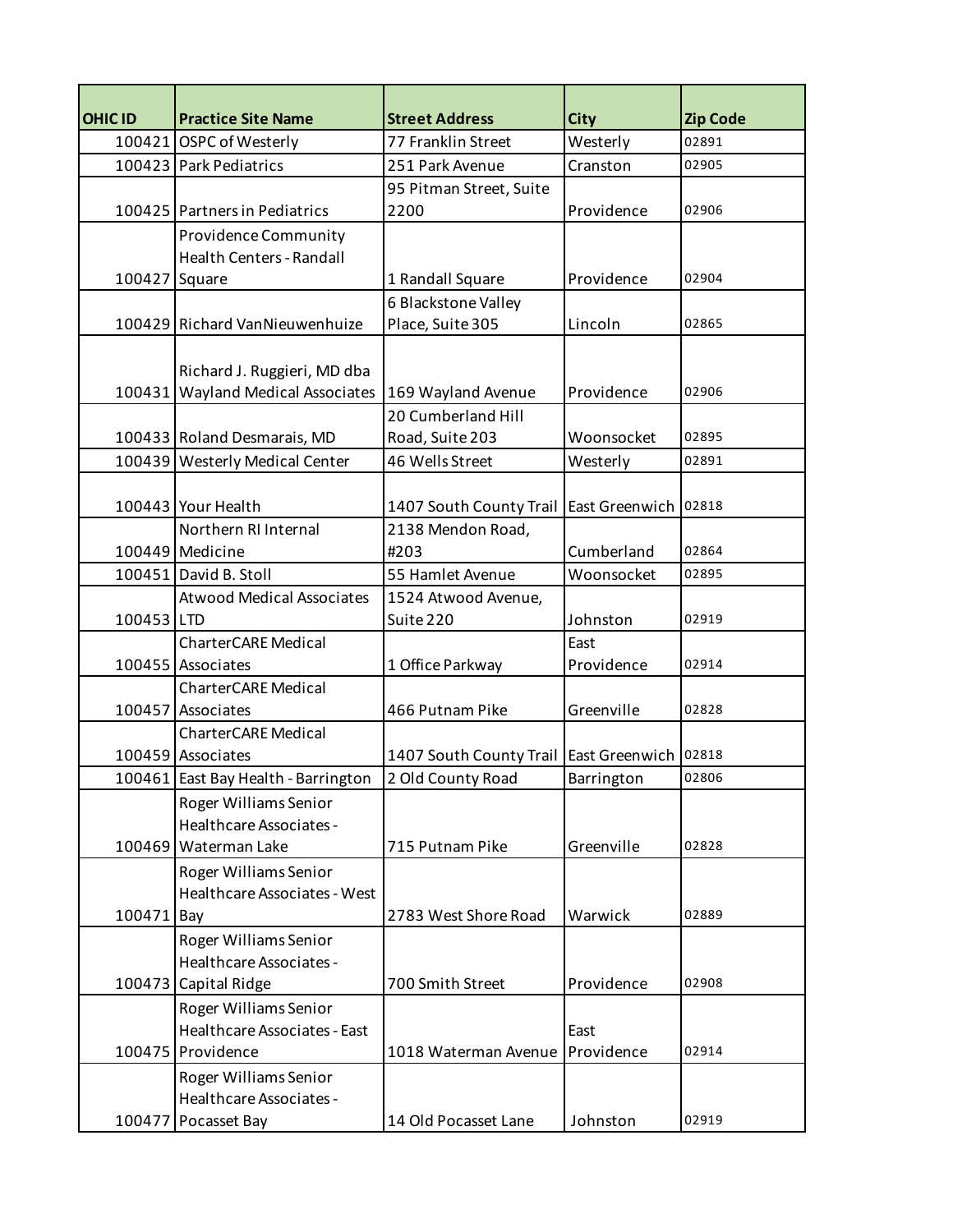| <b>OHIC ID</b> | <b>Practice Site Name</b>                 | <b>Street Address</b>   | <b>City</b>          | <b>Zip Code</b> |
|----------------|-------------------------------------------|-------------------------|----------------------|-----------------|
|                |                                           | 176 Eddie Dowling       | North                |                 |
|                | 100479 Dr. Ronald Romano                  | Highway                 | Smithfield           | 02896           |
|                | <b>Adolescent Healthcare</b>              | 1 Hoppin Street, Suite  |                      |                 |
| 100481 Center  |                                           | 3055                    | Providence           | 02903           |
|                |                                           | 1637 Mineral Spring     | North                |                 |
|                | 100483 Amir Alizadeh                      | Avenue, #205            | Providence           | 02904           |
|                |                                           | 1524 Atwood Avenue,     |                      |                 |
|                | 100485 Angelo DiCenso, MD                 | Suite 445               | Johnston             | 02919           |
|                |                                           | 1524 Atwood Avenue,     |                      |                 |
|                | 100487 Atwood Pediatrics                  | Suite 110               | Johnston             | 02919           |
|                |                                           | 845 North Main Street,  |                      |                 |
|                | 100489 Children's Healthcare              | #7                      | Providence           | 02904           |
|                |                                           | 235 Plain Street, Suite |                      |                 |
|                | 100491 David M. Steigman, M.D.            | 306                     | Providence           | 02905           |
|                |                                           | 1169 Mineral Spring     | <b>North</b>         |                 |
|                | 100495 North Providence Pediatrics Avenue |                         | Providence           | 02904           |
|                |                                           | 1672 South County,      |                      |                 |
|                | 100497 Ocean State Pediatrics             | Trail Suite 201         | East Greenwich 02818 |                 |
|                | 100499 P.R.I.M.A. Pediatrics              | 2178 Mendon Road        | Cumberland           | 02864           |
|                | Planned Parenthood of                     |                         |                      |                 |
|                | Southern New England,                     |                         |                      |                 |
|                | 100501 Providence Health Center           | 175 Broad Street        | Providence           | 02903           |
|                | <b>Prospect Chartercare</b>               |                         |                      |                 |
|                | 100503 SJHSRI, LLC                        | 877 Chalkstone Avenue   | Providence           | 02908           |
|                | <b>Prospect Chartercare</b>               |                         |                      |                 |
|                | 100505 SJHSRI, LLC Pawtucket              | 249 Roosevelt Avenue    | Pawtucket            | 02860           |
|                | Santiago Medical Group,                   | 967 Mineral Spring      | North                |                 |
| 100507         | Inc.                                      | Avenue                  | Providence           | 02904           |
|                | Southcoast Physicians                     |                         |                      |                 |
|                | Group Borden Internal                     |                         |                      |                 |
|                | 100509 Medicine                           | 534 Prospect Street     | <b>Fall River</b>    | 02720           |
|                | Southcoast Physicians                     |                         |                      |                 |
|                | Group Buttonwood Internal                 | 208 Mill Road, 2nd      |                      |                 |
| 100511         | Medicine                                  | Floor                   | Fairhaven            | 02719           |
|                | Southcoast Physicians                     |                         |                      |                 |
|                | <b>Group Dartmouth Family</b>             | 500 Faunce Corner       |                      |                 |
| 100513         | Medicine                                  | Road, Suite 170         | Dartmouth            | 02719           |
|                | Southcoast Physicians                     |                         |                      |                 |
|                | Group Rosebrook Internal                  | 100 Rosebrook Way,      |                      |                 |
|                | 100515 Medicine                           | 2nd Floor               | Wareham              | 02571           |
|                | Southcoast Physicians                     |                         |                      |                 |
|                | <b>Group Truesdale Family</b>             | 1030 President Avenue,  |                      |                 |
| 100517         | Medicine                                  | <b>Suite 1004</b>       | <b>Fall River</b>    | 02720           |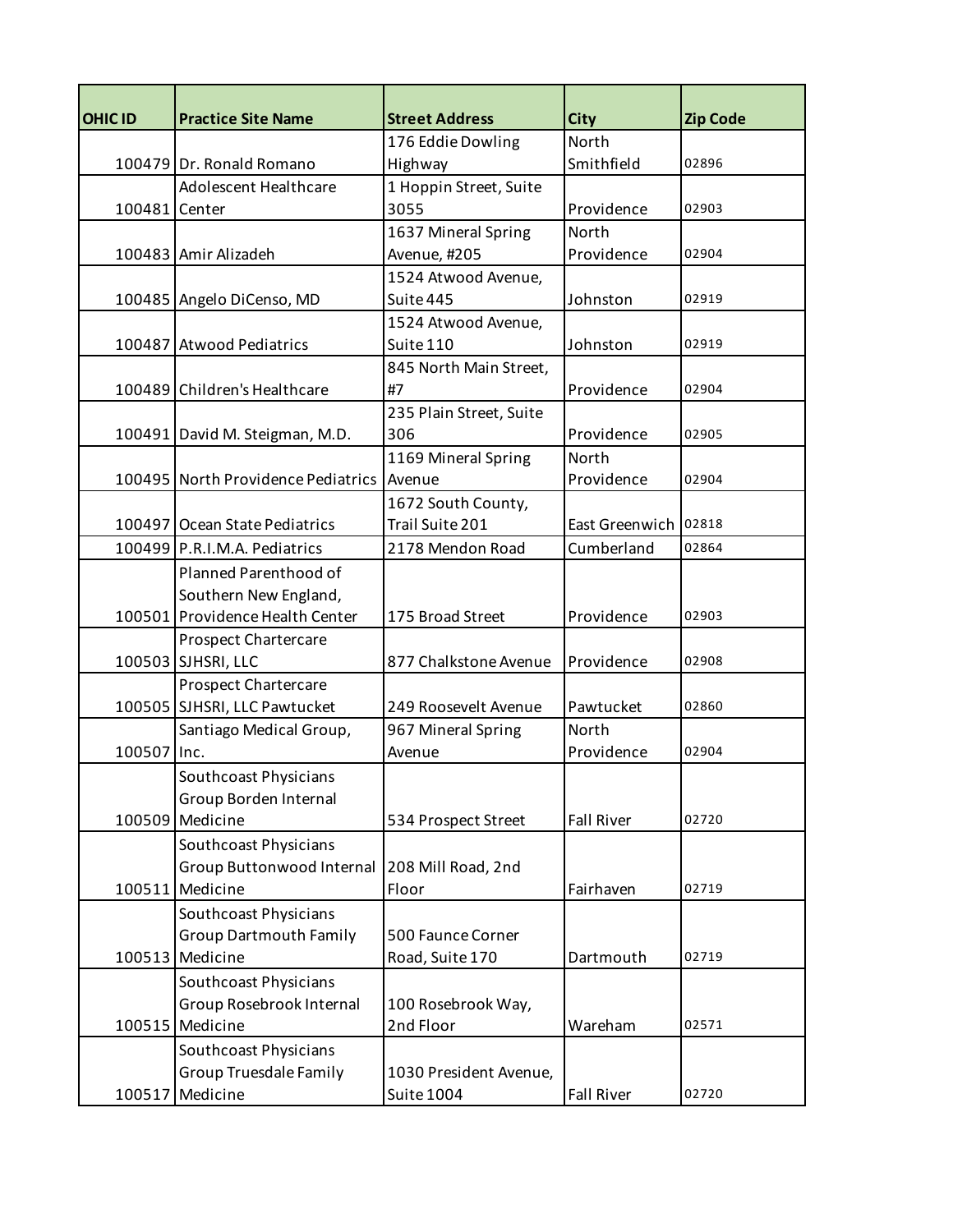| OHIC ID | <b>Practice Site Name</b>           | <b>Street Address</b>     | <b>City</b>          | <b>Zip Code</b> |
|---------|-------------------------------------|---------------------------|----------------------|-----------------|
|         | Southcoast Physicians               |                           |                      |                 |
|         | Group Truesdale Internal            | 1030 President Avenue,    |                      |                 |
|         | 100519 Medicine                     | Suite 1001                | <b>Fall River</b>    | 02720           |
|         | <b>Tri-County Community</b>         |                           | North                |                 |
|         | 100521 Action Agency                | 33 Maple Avenue           | Providence           | 02911           |
|         |                                     | 725 Reservoir Avenue,     |                      |                 |
|         | 100523 TruCare Medical              | Suite 103                 | Cranston             | 02910           |
|         | 100524 Trumed Inc.                  | 528 Newton Street         | Fall River (MA)      | 02721           |
|         | <b>WellOne Primary Medical</b>      |                           |                      |                 |
| 100525  | and Dental Care - Scituate          | 35 Village Plaza Way      | North Scituate       | 02857           |
|         |                                     | 1672 South County         |                      |                 |
|         | 100527 Women's Internal Medicine    | Trail, Suite 303          | East Greenwich 02818 |                 |
|         | <b>CharterCARE Medical</b>          |                           |                      |                 |
|         | 100529 Associates - Resident Clinic | 825 Chalkstone Avenue     | Providence           | 02908           |
|         |                                     | 450 Veterans Memorial     | East                 |                 |
|         | 100531 OSPC of East Providence      | Parkway                   | Providence           | 02914           |
|         | Osteopathic Family                  |                           |                      |                 |
|         | 100533 Physicians                   | 55 Cherry Lane            | Wakefield            | 02879           |
|         | RIPCPC Drs. Humulock &              |                           |                      |                 |
|         | 100535 Boudjouk                     | 190 Commerce Drive        | Warwick              | 02886           |
|         | <b>RIPCPC Encompass</b>             |                           |                      |                 |
|         | <b>Pediatrics and Family</b>        | 126 Prospect Street,      |                      |                 |
|         | 100537 Medicine                     | Suite 202                 | Pawtucket            | 02860           |
|         | <b>RIPCPC Ocean Medical</b>         | 20 Cumberland Hill        |                      |                 |
|         | 100539 Practice, Inc.               | Road                      | Woonsocket           | 02895           |
|         | The Miriam Hospital                 | 180 Corliss Street, Third |                      |                 |
|         | 100541 Infectious Diseases Clinic   | Floor, Suite E            | Providence           | 02904           |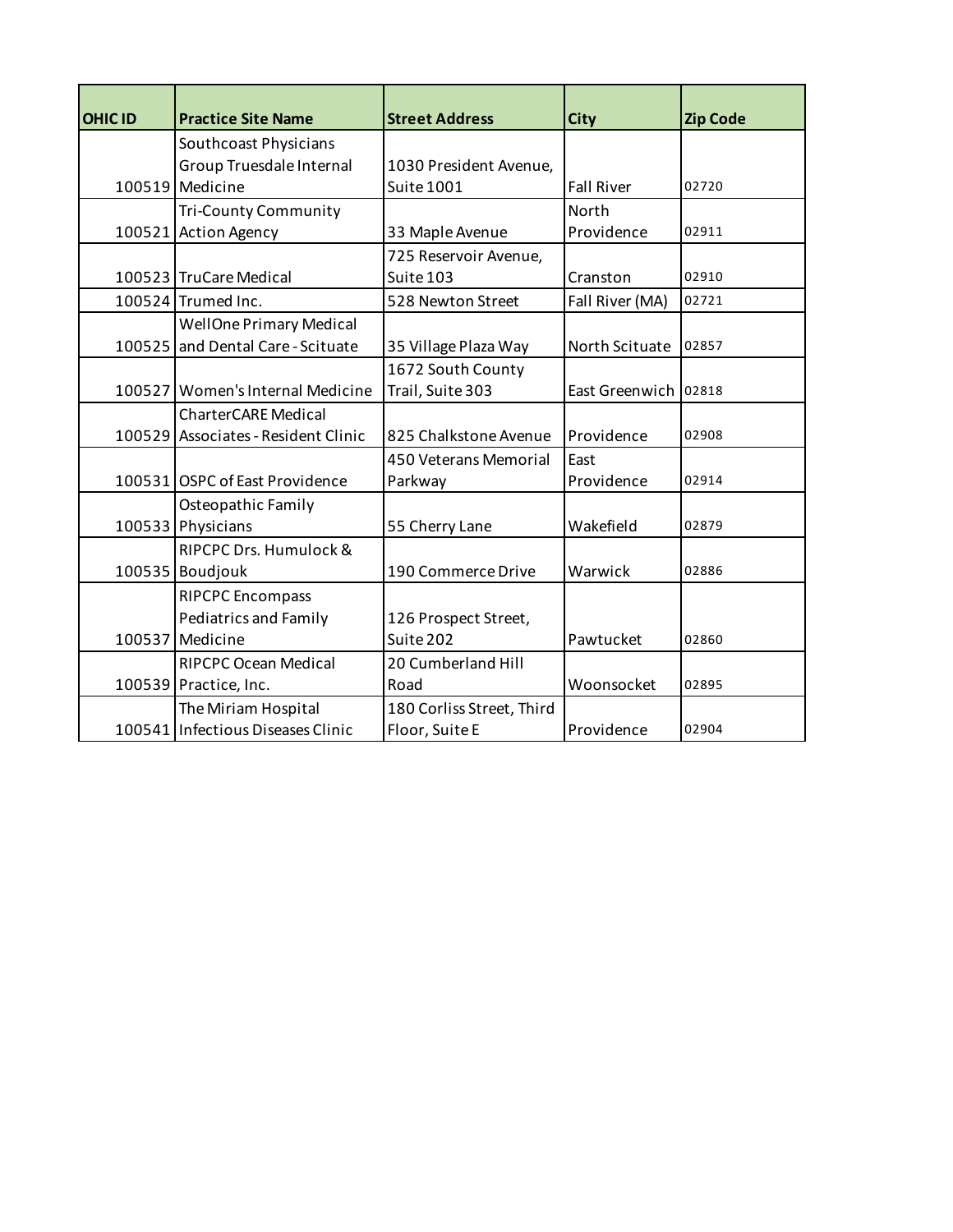|                |                                     | <b>OHIC Qualifying IBH</b> |
|----------------|-------------------------------------|----------------------------|
| <b>OHIC ID</b> | <b>Practice Site Name</b>           | <b>Practice Status</b>     |
|                | 100101 Anchor Medical Associates    | <b>No</b>                  |
|                | <b>Anchor Medical - Internal</b>    |                            |
|                | 100103 Medicine                     | <b>No</b>                  |
|                |                                     |                            |
|                | 100105 Anchor Medical - Pediatrics  | <b>Yes</b>                 |
|                |                                     |                            |
| 100107         | <b>Anchor Medical Associates</b>    | <b>No</b>                  |
|                |                                     |                            |
|                | 100109 ATMED Primary Care           | <b>No</b>                  |
|                | 100111 Barrington Family Medicine   | <b>No</b>                  |
|                | <b>Blackstone Valley Center for</b> |                            |
|                | 100113 Internal Medicine, Inc.      | <b>No</b>                  |
|                | <b>Blackstone Valley Pediatric</b>  |                            |
|                | 100115 & Adolescent Medicine        | <b>No</b>                  |
|                | <b>Providence Community</b>         |                            |
|                | <b>Health Centers - Central</b>     |                            |
|                | 100119 Health Center                | Yes                        |
|                |                                     |                            |
|                | 100121 Chad P. Nevola, M.D., Inc.   | <b>No</b>                  |
|                | Lifespan Physician Group            |                            |
| 100123         | Primary Care Cranston               | <b>No</b>                  |
|                | Children First Pediatrics,          |                            |
| 100125         | Inc.                                | <b>No</b>                  |
|                | 100127 CNE Arcand Family Medicine   | <b>No</b>                  |
| 100129         | <b>CNE Brookside Medical</b>        | <b>No</b>                  |
|                | <b>CNEMG Primary Care South</b>     |                            |
| 100131         | County                              | <b>No</b>                  |
|                | <b>CNEMG Family Medicine</b>        |                            |
|                | 100133 Pawtucket                    | <b>No</b>                  |
|                |                                     |                            |
|                | 100135 Coastal Family Medicine      | <b>Yes</b>                 |
|                | Coastal Hillside Family             |                            |
| 100137         | Medicine                            | <b>Yes</b>                 |
|                |                                     |                            |
|                | <b>Coastal Medical Bald Hill</b>    |                            |
| 100139         | Pediatrics                          | Yes                        |
|                | <b>Coastal Medical East</b>         |                            |
| 100141         | Greenwich                           | <b>Yes</b>                 |
|                |                                     |                            |
| 100143         | <b>Coastal Medical Garden City</b>  | <b>Yes</b>                 |
|                |                                     |                            |
| 100145         | <b>Coastal Medical Greenville</b>   | <b>Yes</b>                 |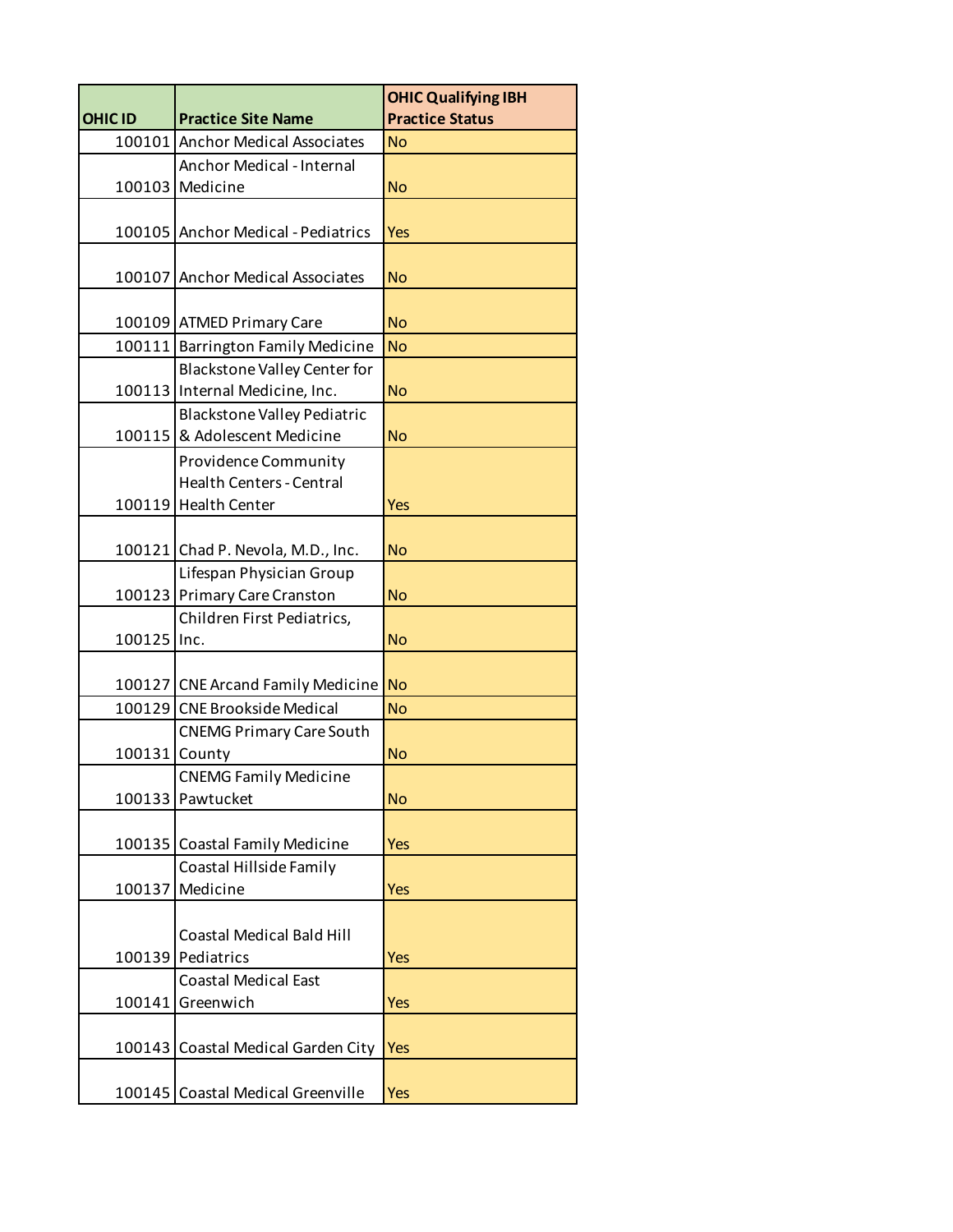|                |                                                                        | <b>OHIC Qualifying IBH</b> |
|----------------|------------------------------------------------------------------------|----------------------------|
| <b>OHIC ID</b> | <b>Practice Site Name</b>                                              | <b>Practice Status</b>     |
|                |                                                                        |                            |
| 100147         | Coastal Medical Lincoln                                                | <b>Yes</b>                 |
|                | <b>Coastal Medical</b>                                                 |                            |
| 100149         | Narragansett Bay Pediatrics                                            | <b>Yes</b>                 |
|                | <b>Coastal Medical</b>                                                 |                            |
|                | Narragansett Family                                                    |                            |
| 100149         | Medicine                                                               | <b>Yes</b>                 |
|                | 100151 Coastal Medical Newport<br><b>Coastal Medical Providence</b>    | <b>Yes</b>                 |
|                | 100153 Edgewood                                                        | <b>Yes</b>                 |
|                | <b>Coastal Medical East</b>                                            |                            |
|                | Providence Internal                                                    |                            |
| 100155         | Medicine                                                               | Yes                        |
|                |                                                                        |                            |
|                | Coastal Medical Pulmonary,                                             |                            |
| 100155         | Internal Medicine and Sleep                                            | Yes                        |
|                | <b>Coastal Medical Toll Gate</b>                                       |                            |
| 100157         | Pediatrics                                                             | <b>Yes</b>                 |
|                |                                                                        |                            |
|                | 100161 Coastal Medical Wakefield                                       | Yes                        |
|                | <b>Coastal Medical Warren</b>                                          |                            |
| 100163 Avenue  |                                                                        | <b>Yes</b>                 |
|                | <b>Coastal Medical Waterman</b>                                        |                            |
|                | 100165 Pediatrics                                                      | <b>Yes</b>                 |
|                | <b>CCAP Family Health Services</b>                                     |                            |
| 100169         | of Coventry                                                            | <b>Yes</b>                 |
|                | <b>CCAP Family Health Services</b>                                     |                            |
| 100171         | of Cranston                                                            | Yes                        |
|                |                                                                        |                            |
|                | 100173 CCAP Primary Care Providers<br><b>CCAP Wilcox Family Health</b> | Yes                        |
| 100175         | Services                                                               | Yes                        |
|                | Coventry Primary Care                                                  |                            |
| 100179         | Associates                                                             | <b>No</b>                  |
|                |                                                                        |                            |
|                | 100181 Cumberland Primary Care                                         | <b>No</b>                  |
|                | <b>CharterCARE Medical</b>                                             |                            |
| 100183         | Associates                                                             | <b>No</b>                  |
|                | <b>CharterCARE Medical</b>                                             |                            |
| 100185         | Associates                                                             | <b>No</b>                  |
|                | Drs. Delsesto and                                                      |                            |
| 100187         | Kwetkowski                                                             | <b>No</b>                  |
|                |                                                                        |                            |
| 100189         | Drs. Brennan and Cronin                                                | <b>No</b>                  |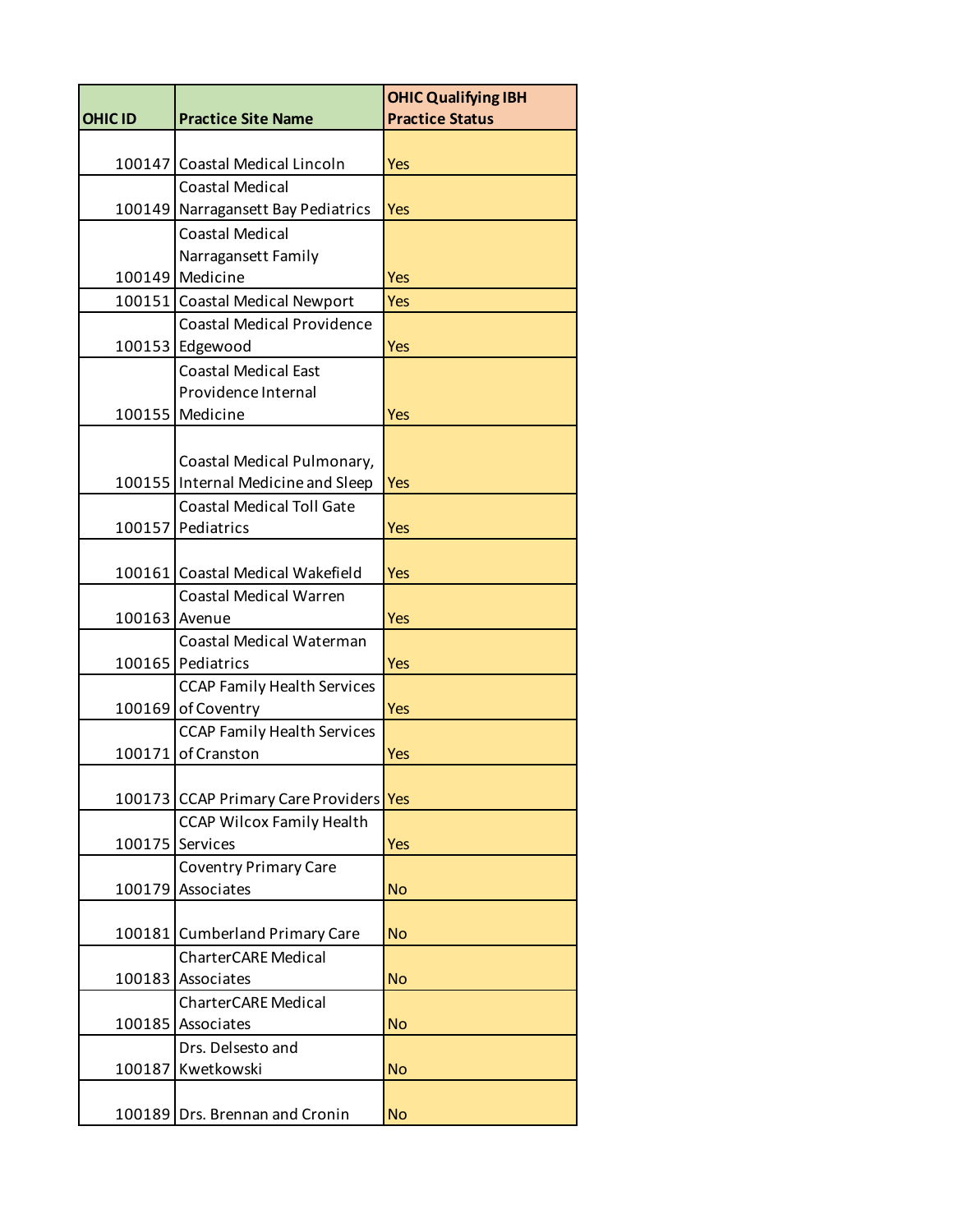|                |                                   | <b>OHIC Qualifying IBH</b> |
|----------------|-----------------------------------|----------------------------|
| <b>OHIC ID</b> | <b>Practice Site Name</b>         | <b>Practice Status</b>     |
|                | Drs. Concannon and Vitale,        |                            |
| 100191         | LLC                               | <b>No</b>                  |
|                |                                   |                            |
| 100195         | East Bay Health - Riverside       | Yes                        |
| 100197         | <b>East Bay Pediatrics</b>        | <b>No</b>                  |
|                | EGP, Inc D.B.A East               |                            |
| 100199         | <b>Greenwich Pediatrics</b>       | <b>No</b>                  |
|                |                                   |                            |
| 100201         | East Bay Health - Newport         | Yes                        |
|                |                                   |                            |
|                | 100203 EG Family Practice         | <b>No</b>                  |
|                | Family Health & Sports            |                            |
| 100207         | Medicine                          | <b>No</b>                  |
|                | Hasbro Children's Hospital        |                            |
| 100209         | Pediatric Primary Care            | Yes                        |
|                |                                   |                            |
|                | 100211 Herman Ayvazyan, MD        | <b>No</b>                  |
| 100213         | Internal Medicine Partners        | Yes                        |
| 100219         | Kristine Cunniff, MD              | <b>No</b>                  |
|                | LPG Metacom Medical               |                            |
| 100221         | <b>Primary Care</b>               | <b>Yes</b>                 |
|                | LPG Jamestown Family              |                            |
| 100223         | Practice                          | <b>No</b>                  |
|                | <b>LPG Primary Care</b>           |                            |
| 100225         | Portsmouth                        | <b>No</b>                  |
| 100227         | LPG Primary Care Tiverton         | <b>No</b>                  |
|                | Lincoln Pediatric Associates,     |                            |
| 100229         | Inc.                              | <b>No</b>                  |
|                | 100231 LPG Primary Care Newport   | No                         |
| 100233         | Medical Associates of RI, Inc     | Yes                        |
|                | Medicine Pediatrics Primary       |                            |
| 100235         | Care Center                       | <b>Yes</b>                 |
|                | <b>CNE Medical Group Internal</b> |                            |
| 100239         | Medicine Pawtucket                | <b>No</b>                  |
|                |                                   |                            |
| 100243         | Mihaela Iovanel, M.D., Inc.       | <b>No</b>                  |
|                |                                   |                            |
| 100245         | Nardone Medical                   | <b>No</b>                  |
|                | Northeast Internal                |                            |
| 100249         | Medicine, Inc.                    | <b>No</b>                  |
|                | Northern RI Medical               |                            |
| 100251         | Services, Inc.                    | <b>No</b>                  |
| 100253         | Northern RI Pediatrics            | <b>No</b>                  |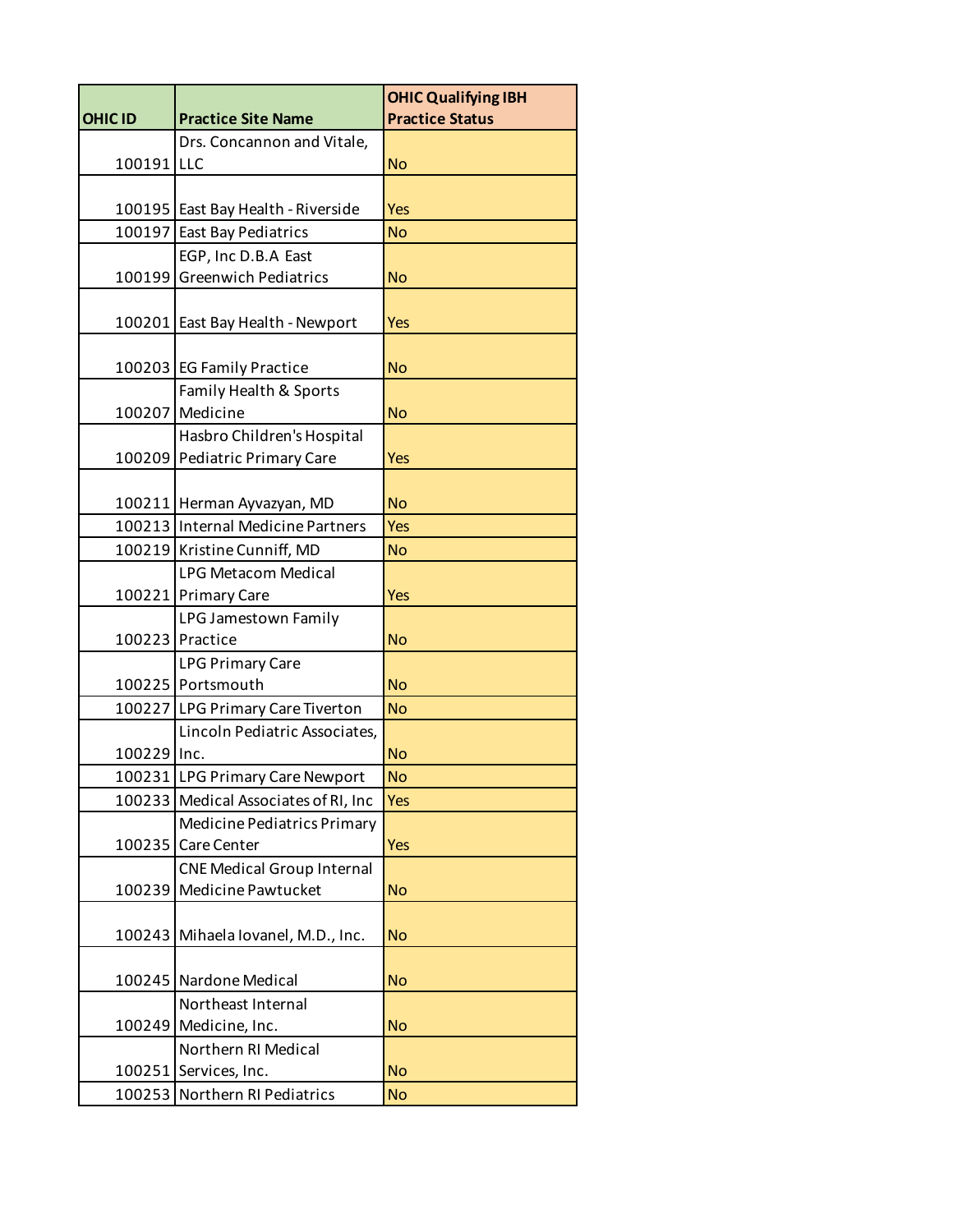|                |                                      | <b>OHIC Qualifying IBH</b> |
|----------------|--------------------------------------|----------------------------|
| <b>OHIC ID</b> | <b>Practice Site Name</b>            | <b>Practice Status</b>     |
|                |                                      |                            |
| 100255         | Ocean State Medical                  | <b>No</b>                  |
|                |                                      |                            |
| 100257         | Ocean State Primary Care             | <b>No</b>                  |
|                |                                      |                            |
| 100259         | Olga Tverskaya, MD                   | <b>No</b>                  |
|                |                                      |                            |
|                | 100261 Pediatric Associates          | Yes                        |
|                | 100263 Pilgrim Park Physicians       | <b>No</b>                  |
|                | 100265 Primary Care of Barrington    | <b>No</b>                  |
|                | Providence Community                 |                            |
|                | <b>Health Centers - Chafee</b>       |                            |
| 100267         | <b>Health Center</b>                 | <b>Yes</b>                 |
|                | Providence Community                 |                            |
|                | 100271 Health Centers - North Main   | <b>Yes</b>                 |
|                | Providence Community                 |                            |
| 100273         | Health Centers - Olneyville          | Yes                        |
|                | Providence Community                 |                            |
|                | 100275 Health Centers - Capitol Hill | <b>Yes</b>                 |
|                | Providence Community                 |                            |
| 100277         | <b>Health Centers - Crossroads</b>   | <b>Yes</b>                 |
|                | Providence Community                 |                            |
| 100279         | Health Centers - Prairie Ave         | Yes                        |
|                |                                      |                            |
|                | 100281 RIH Center for Primary Care   | <b>No</b>                  |
|                | <b>RIPCPC Rhode Island</b>           |                            |
|                | 100283 Medicine                      | <b>No</b>                  |
|                | Richard Ohnmacht, M.D.,              |                            |
| 100285 LTD.    |                                      | <b>No</b>                  |
|                |                                      |                            |
| 100289         | Smithfield Pediatrics                | <b>No</b>                  |
|                |                                      |                            |
| 100293         | <b>SCMG Primary Care Westerly</b>    | <b>No</b>                  |
|                | <b>SCMG Primary Care</b>             |                            |
| 100295         | Wakefield                            | <b>No</b>                  |
|                | <b>SCMG Primary Care East</b>        |                            |
| 100297         | Greenwich                            | <b>No</b>                  |
|                | South County Internal                |                            |
|                | 100299 Medicine                      | <b>No</b>                  |
|                | South County Walk-In &               |                            |
|                | 100301 Primary Care                  | <b>No</b>                  |
|                | Southcoast Physicians                |                            |
| 100303         | Group Family Medi Center             | <b>No</b>                  |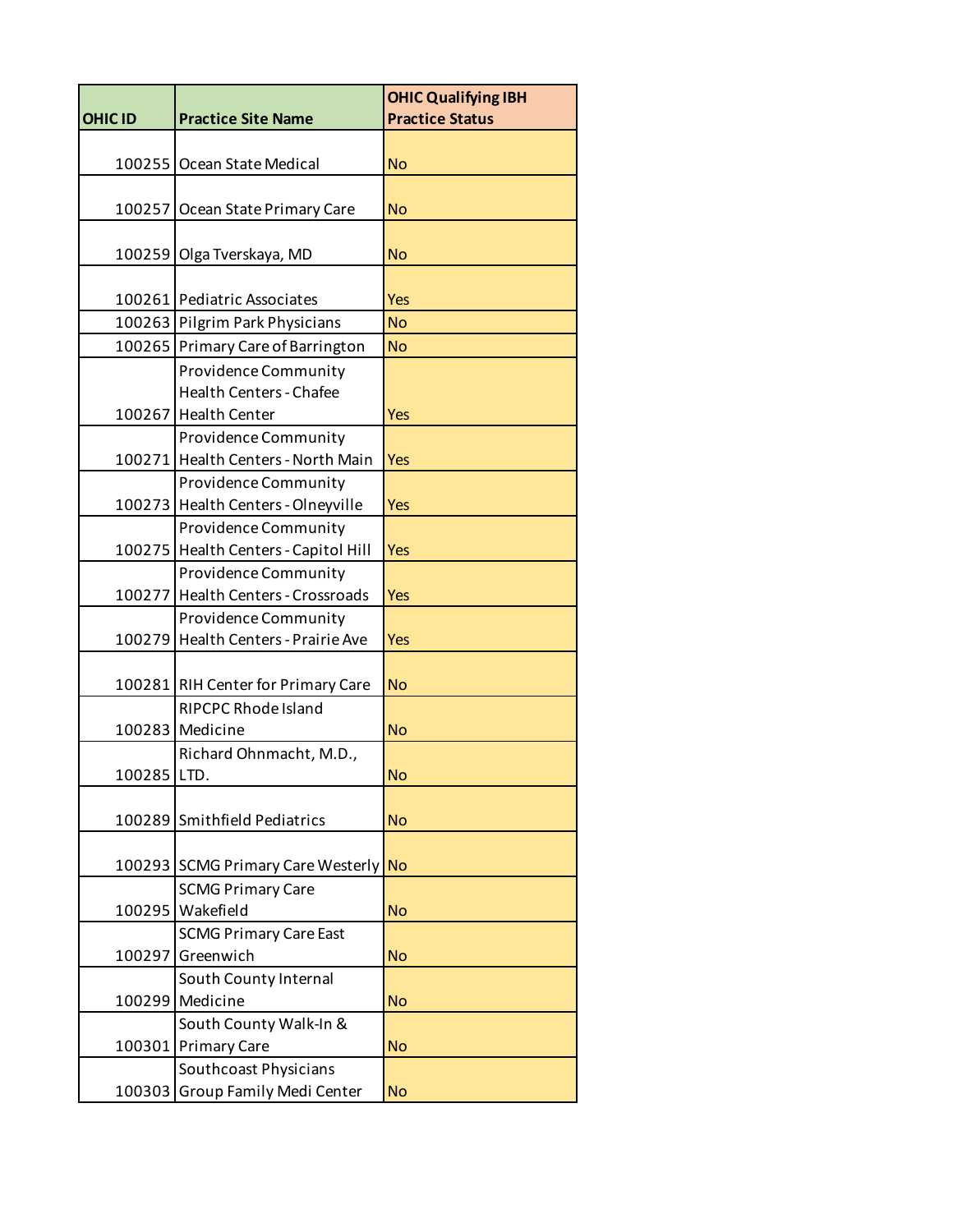|                |                                    | <b>OHIC Qualifying IBH</b> |
|----------------|------------------------------------|----------------------------|
| <b>OHIC ID</b> | <b>Practice Site Name</b>          | <b>Practice Status</b>     |
|                | Southcoast Physicians              |                            |
|                | <b>Group Family Medicine</b>       |                            |
|                | 100305 Middletown                  | <b>No</b>                  |
|                | Southcoast Physicians              |                            |
| 100307         | Group Linden Tree                  | <b>No</b>                  |
|                | Southcoast Physicians              |                            |
|                | <b>Group Tiverton Family</b>       |                            |
| 100309         | Medicine                           | <b>No</b>                  |
|                | 100311 Stuart Demirs, MD           | <b>No</b>                  |
|                | Thundermist Health Center          |                            |
| 100313         | of West Warwick                    | Yes                        |
|                | Thundermist Health Center          |                            |
|                | 100315 of South County             | <b>Yes</b>                 |
|                | <b>Thundermist Health Center</b>   |                            |
| 100317         | of Woonsocket                      | Yes                        |
|                |                                    |                            |
|                | The Miriam Hospital Medical        |                            |
| 100319         | Clinic                             | <b>Yes</b>                 |
|                | <b>Tri-County Community</b>        |                            |
|                | 100321 Action Agency               | Yes                        |
|                | University Family Medicine,        |                            |
| 100323 Inc.    |                                    | <b>No</b>                  |
|                | University Internal                |                            |
| 100325         | Medicine, Inc.                     | Yes                        |
| 100327         | <b>Brown Medicine - Geriatrics</b> | <b>Yes</b>                 |
|                | <b>Brown Medicine Primary</b>      |                            |
|                | 100329 Care - East Providence      | <b>Yes</b>                 |
|                | <b>Brown Medicine Primary</b>      |                            |
| 100331         | Care - Providence                  | <b>Yes</b>                 |
|                | Brown Medicine - Internal          |                            |
|                | 100333 Medicine                    | Yes                        |
|                | <b>Brown Medicine Primary</b>      |                            |
| 100335         | Care - Warwick                     | <b>Yes</b>                 |
|                | <b>CharterCARE Medical</b>         |                            |
|                | 100337 Associates                  | <b>No</b>                  |
|                | <b>WellOne Primary Medical</b>     |                            |
|                | 100339 and Dental Care - NK        | <b>Yes</b>                 |
|                | <b>WellOne Primary Medical</b>     |                            |
| 100341         | and Dental Care - Foster           | <b>Yes</b>                 |
|                | <b>WellOne Primary Medical</b>     |                            |
| 100343         | and Dental Care - Pascoag          | Yes                        |
|                | <b>Wickford Family Medicine</b>    |                            |
| 100345 LLC     |                                    | <b>Yes</b>                 |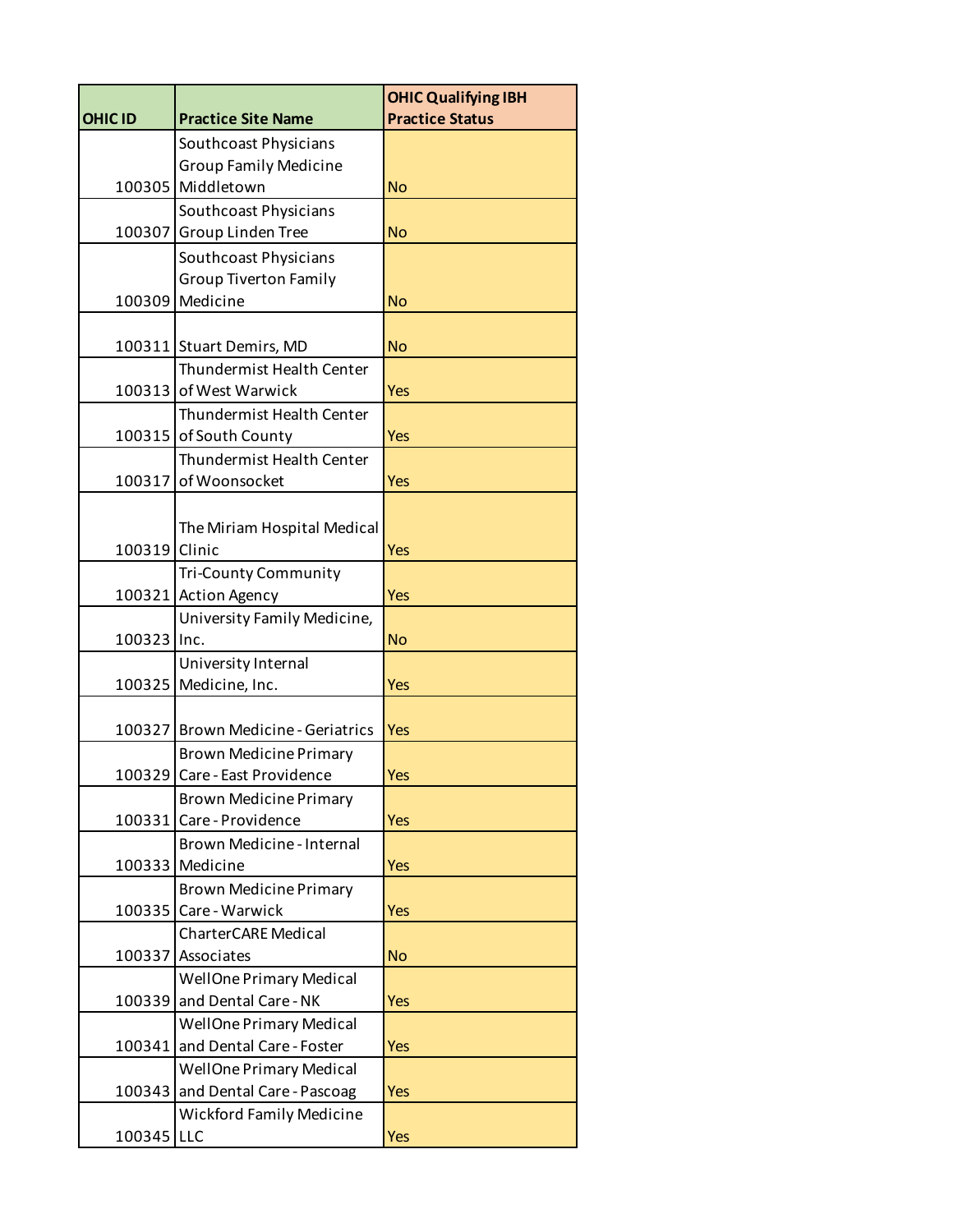|                |                                   | <b>OHIC Qualifying IBH</b> |
|----------------|-----------------------------------|----------------------------|
| <b>OHIC ID</b> | <b>Practice Site Name</b>         | <b>Practice Status</b>     |
|                | <b>Women's Medicine</b>           |                            |
|                | 100347 Collaborative              | <b>Yes</b>                 |
|                | 100349 Wood River Health Services | Yes                        |
|                | Associates in Primary Care        |                            |
|                | 100351 Medicine                   | <b>Yes</b>                 |
|                |                                   |                            |
|                | 100353 A to Z Primary Care        | <b>No</b>                  |
|                | 100355 Amrut Patel                | <b>No</b>                  |
|                | 100357 Aquidneck Pediatrics, LLC  | <b>Yes</b>                 |
|                | <b>Barrington Pediatric</b>       |                            |
|                | 100361 Associates                 | <b>No</b>                  |
|                | <b>Brookside Medical</b>          |                            |
|                | 100363 Associates                 | <b>Yes</b>                 |
|                | <b>CharterCARE Medical</b>        |                            |
|                | 100365 Associates                 | <b>No</b>                  |
|                | <b>CharterCARE Medical</b>        |                            |
|                | 100367 Associates                 | <b>Yes</b>                 |
|                |                                   |                            |
|                | 100373 Children's Medical Group   | <b>No</b>                  |
|                | <b>CNE Medical Group Family</b>   |                            |
|                | 100377 Care Clinic Pawtucket      | <b>No</b>                  |
|                | 100387 Dr. Keith Callahan         | <b>No</b>                  |
|                | 100391 East Side Pediatrics       | <b>No</b>                  |
|                | 100393 Emily Ackerman, MD         | <b>No</b>                  |
|                | 100395 Fairlawn Primary Care      | <b>No</b>                  |
|                | <b>Greenwich Bay Medical</b>      |                            |
|                | 100397 Associates                 | <b>Yes</b>                 |
|                | 100401 John J Solomon             | <b>No</b>                  |
|                | 100403 Kingstown Pediatrics       | <b>Yes</b>                 |
|                | 100405 Lincoln Primary Care       | <b>Yes</b>                 |
|                | Lifespan Physician Group          |                            |
|                | 100409 Primary Care Massasoit     | <b>No</b>                  |
|                | Medicine and Long Term            |                            |
| 100411         | <b>Care Associates</b>            | <b>No</b>                  |
|                | 100413 Michael R. Heru, MD, LTD   | <b>No</b>                  |
|                | Michelle                          |                            |
| 100415         | VanNieuwenhuize, MD, LLC          | <b>Yes</b>                 |
|                | 100417 Nardone Medical Associates | <b>No</b>                  |
| 100419         | OSPC of Coventry                  | <b>Yes</b>                 |
|                |                                   |                            |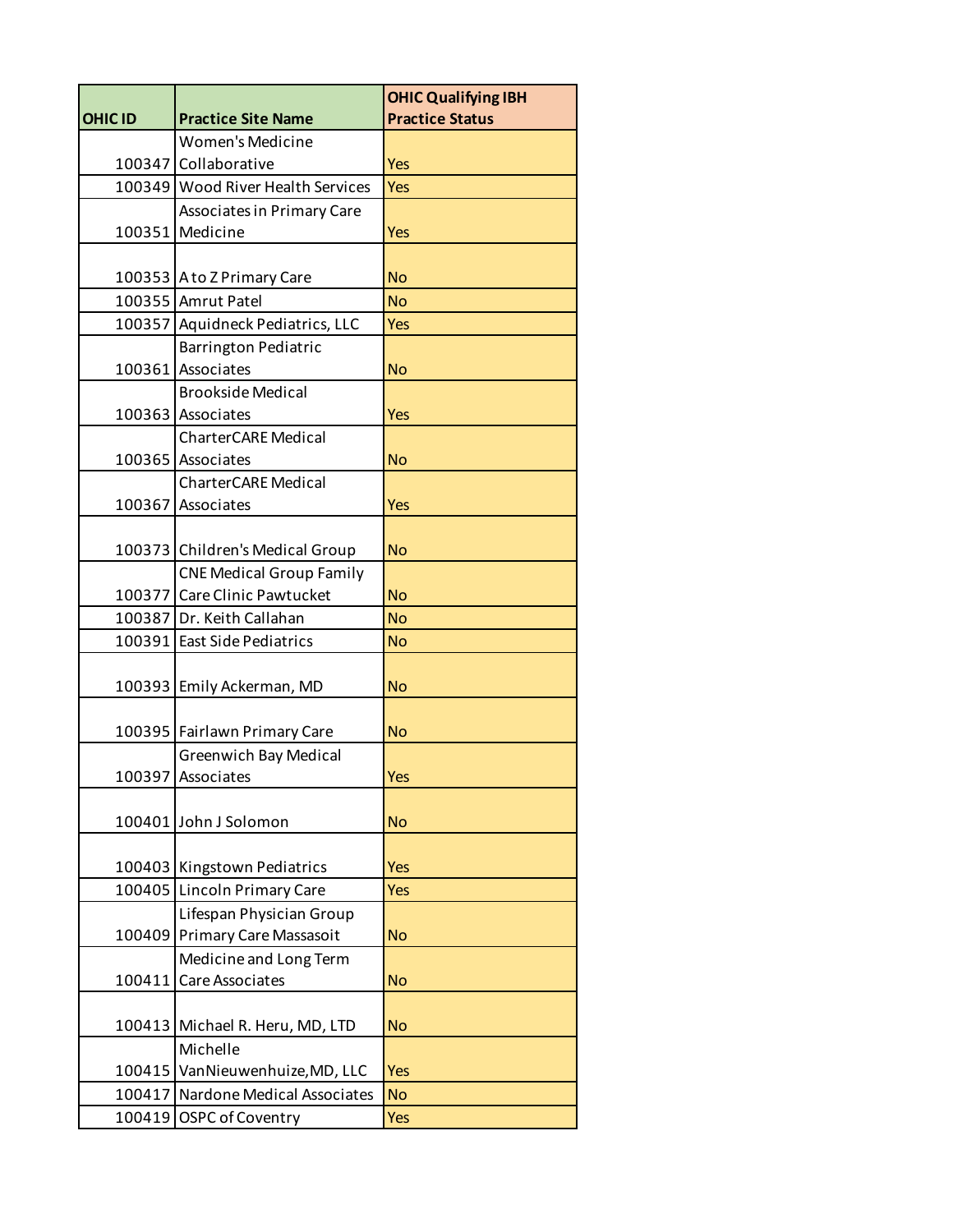|                |                                                 | <b>OHIC Qualifying IBH</b> |
|----------------|-------------------------------------------------|----------------------------|
| <b>OHIC ID</b> | <b>Practice Site Name</b>                       | <b>Practice Status</b>     |
|                | 100421 OSPC of Westerly                         | <b>Yes</b>                 |
|                | 100423 Park Pediatrics                          | <b>No</b>                  |
|                |                                                 |                            |
|                | 100425 Partners in Pediatrics                   | <b>No</b>                  |
|                | <b>Providence Community</b>                     |                            |
|                | <b>Health Centers - Randall</b>                 |                            |
| 100427         | Square                                          | Yes                        |
|                |                                                 |                            |
|                | 100429 Richard VanNieuwenhuize                  | <b>No</b>                  |
|                |                                                 |                            |
|                | Richard J. Ruggieri, MD dba                     |                            |
| 100431         | <b>Wayland Medical Associates</b>               | Yes                        |
|                |                                                 |                            |
|                | 100433 Roland Desmarais, MD                     | <b>No</b>                  |
| 100439         | <b>Westerly Medical Center</b>                  | <b>No</b>                  |
|                |                                                 |                            |
|                | 100443 Your Health                              | <b>No</b>                  |
|                | Northern RI Internal                            |                            |
|                | 100449 Medicine                                 | <b>No</b>                  |
|                | 100451 David B. Stoll                           | <b>No</b>                  |
|                | <b>Atwood Medical Associates</b>                |                            |
| 100453 LTD     |                                                 | <b>Yes</b>                 |
|                | <b>CharterCARE Medical</b><br>100455 Associates | <b>No</b>                  |
|                | <b>CharterCARE Medical</b>                      |                            |
|                | 100457 Associates                               | <b>No</b>                  |
|                | <b>CharterCARE Medical</b>                      |                            |
|                | 100459 Associates                               | <b>No</b>                  |
|                | 100461 East Bay Health - Barrington             | <b>Yes</b>                 |
|                | Roger Williams Senior                           |                            |
|                | Healthcare Associates -                         |                            |
| 100469         | Waterman Lake                                   | <b>No</b>                  |
|                | Roger Williams Senior                           |                            |
|                | Healthcare Associates - West                    |                            |
| 100471         | Bay                                             | <b>No</b>                  |
|                | Roger Williams Senior                           |                            |
|                | Healthcare Associates -                         |                            |
| 100473         | Capital Ridge                                   | <b>No</b>                  |
|                | Roger Williams Senior                           |                            |
|                | Healthcare Associates - East                    |                            |
| 100475         | Providence                                      | <b>No</b>                  |
|                | Roger Williams Senior                           |                            |
|                | Healthcare Associates -                         |                            |
| 100477         | Pocasset Bay                                    | <b>No</b>                  |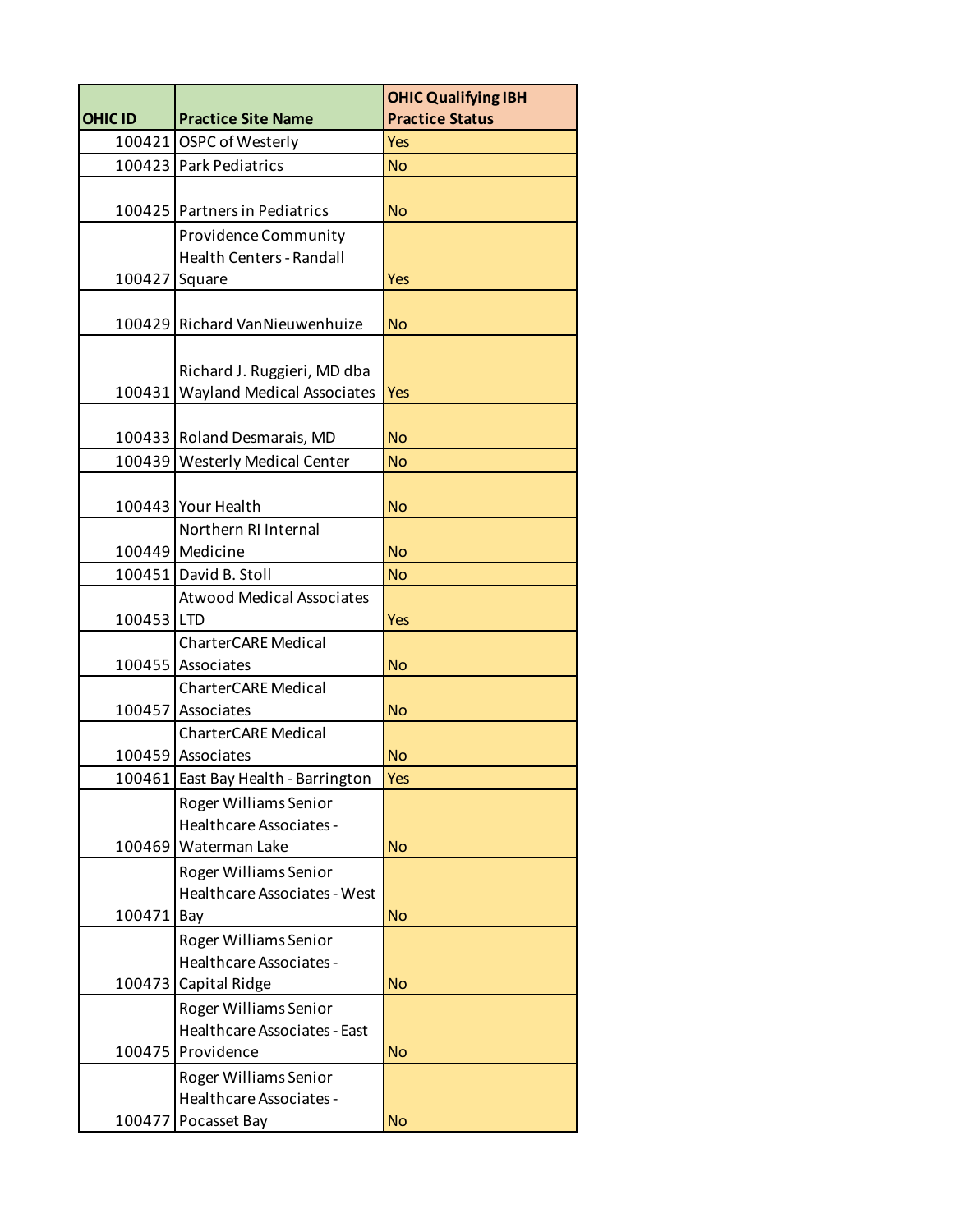|                |                                                    | <b>OHIC Qualifying IBH</b> |
|----------------|----------------------------------------------------|----------------------------|
| <b>OHIC ID</b> | <b>Practice Site Name</b>                          | <b>Practice Status</b>     |
| 100479         | Dr. Ronald Romano                                  | <b>No</b>                  |
|                | Adolescent Healthcare                              |                            |
| 100481         | Center                                             | <b>No</b>                  |
| 100483         | Amir Alizadeh                                      | <b>No</b>                  |
|                |                                                    |                            |
| 100485         | Angelo DiCenso, MD                                 | <b>No</b>                  |
|                |                                                    |                            |
| 100487         | <b>Atwood Pediatrics</b>                           | <b>No</b>                  |
|                |                                                    |                            |
| 100489         | Children's Healthcare                              | <b>No</b>                  |
| 100491         | David M. Steigman, M.D.                            | <b>Yes</b>                 |
|                |                                                    |                            |
| 100495         | North Providence Pediatrics                        | <b>Yes</b>                 |
| 100497         | Ocean State Pediatrics                             | <b>No</b>                  |
| 100499         | P.R.I.M.A. Pediatrics                              | <b>No</b>                  |
|                | Planned Parenthood of                              |                            |
|                | Southern New England,                              |                            |
| 100501         | Providence Health Center                           | <b>No</b>                  |
|                | Prospect Chartercare                               |                            |
| 100503         | SJHSRI, LLC                                        | <b>No</b>                  |
|                | <b>Prospect Chartercare</b>                        |                            |
| 100505         | SJHSRI, LLC Pawtucket                              | <b>No</b>                  |
|                | Santiago Medical Group,                            |                            |
| 100507         | Inc.                                               | <b>No</b>                  |
|                | Southcoast Physicians                              |                            |
|                | Group Borden Internal                              |                            |
| 100509         | Medicine                                           | <b>No</b>                  |
|                | Southcoast Physicians<br>Group Buttonwood Internal |                            |
| 100511         | Medicine                                           | <b>No</b>                  |
|                | Southcoast Physicians                              |                            |
|                | <b>Group Dartmouth Family</b>                      |                            |
| 100513         | Medicine                                           | <b>No</b>                  |
|                | Southcoast Physicians                              |                            |
|                | Group Rosebrook Internal                           |                            |
| 100515         | Medicine                                           | <b>No</b>                  |
|                | Southcoast Physicians                              |                            |
|                | <b>Group Truesdale Family</b>                      |                            |
| 100517         | Medicine                                           | <b>No</b>                  |